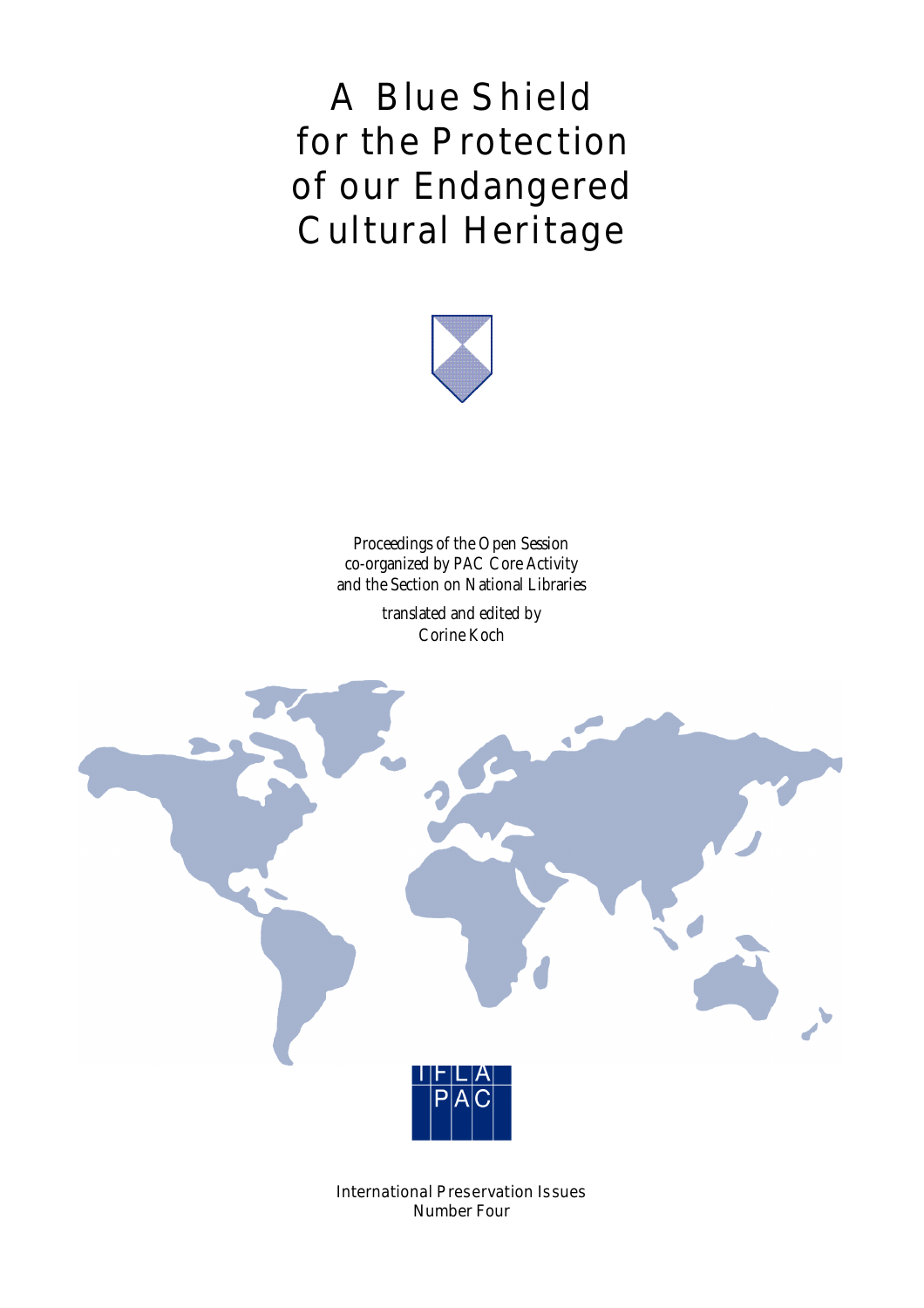#### International Preservation Issues Number Four

*International Preservation Issues* (IPI) is an IFLA-PAC (Preservation and Conservation) series that intends to complement PAC's newsletter, *International Preservation News* (IPN) with reports on major preservation issues.

IFLA-PAC Bibliothèque nationale de France Quai François-Mauriac 75706 Paris cedex 13 France

Tél : + 33 (0) 1 53 79 59 71 e-mail: corine.koch@bnf.fr

Tél : + 33 (0) 1 53 79 59 70 e-mail: marie-therese.varlamoff@bnf.fr

Fax : + 33 (0) 1 53 79 59 80

ISBN 2-912743-02-8 ISSN 1562-305X

Published 2003 by the International Federation of Library Associations and institutions (IFLA) Core Activity on Preservation and Conservation (PAC).

 $\bigcirc$  This publication is printed on permanent paper which meets the requirements of ISO standard: ISO 9706:1994 – Information and Documentation – Paper for Documents – Requirements for Permanence.

© Copyright 2003 by IFLA-PAC. No part of this publication may be reproduced or transcribed in any form without permission of the publishers. Request for reproduction for non-commercial purposes, including educational advancement, private study, or research, will be granted.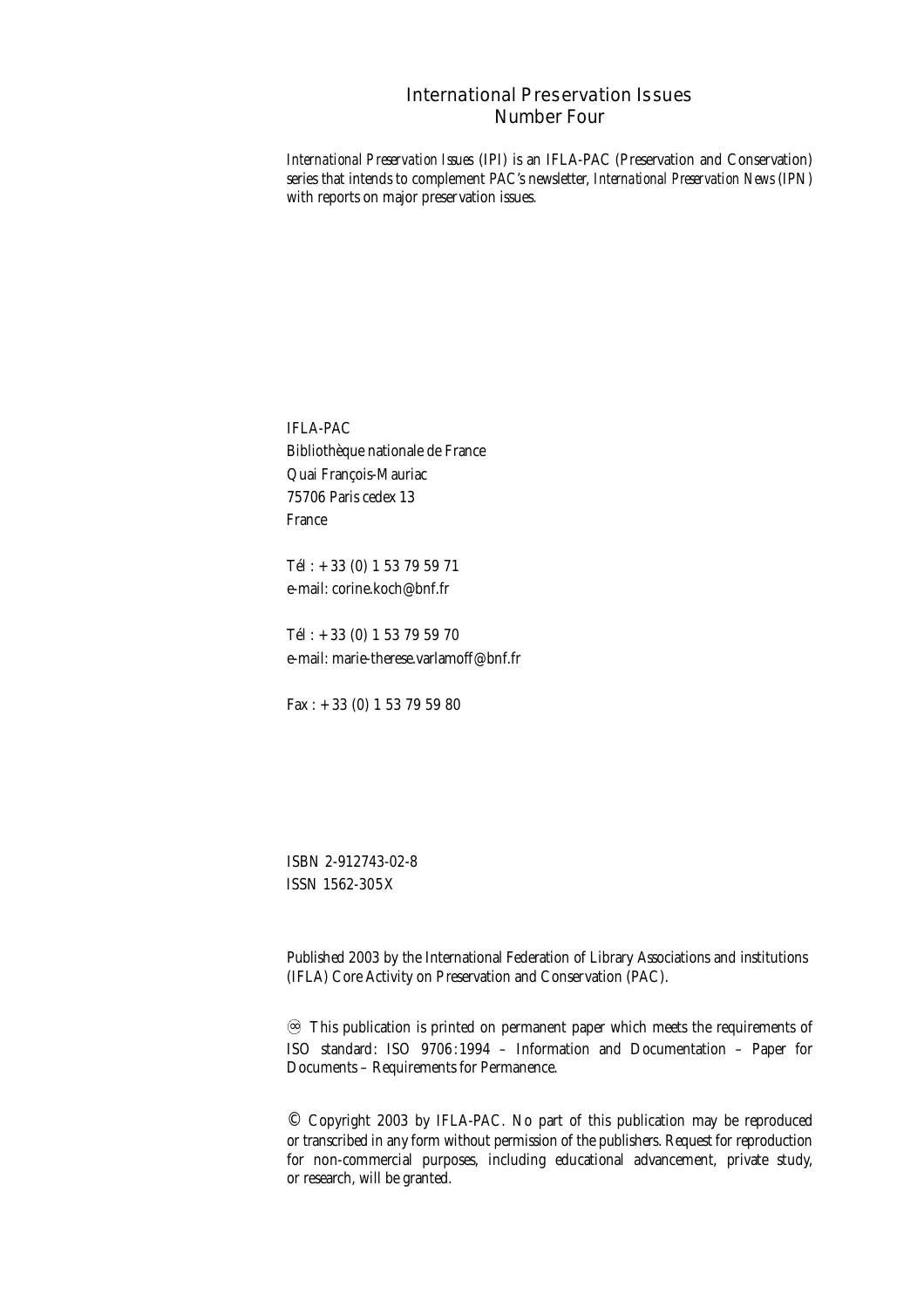International Federation of Library Associations and Institutions Core Activity on Preservation and Conservation (PAC)

> IFLA 68th GENERAL CONFERENCE GLASGOW 2002

# A BLUE SHIELD FORTHE PROTECTION OF OUR ENDANGERED CULTURAL HERITAGE

Proceedings of the Open Session co-organized by PAC Core Activity and the Section on National Libraries

> translated and edited by Corine Koch

International Preservation Issues Number Four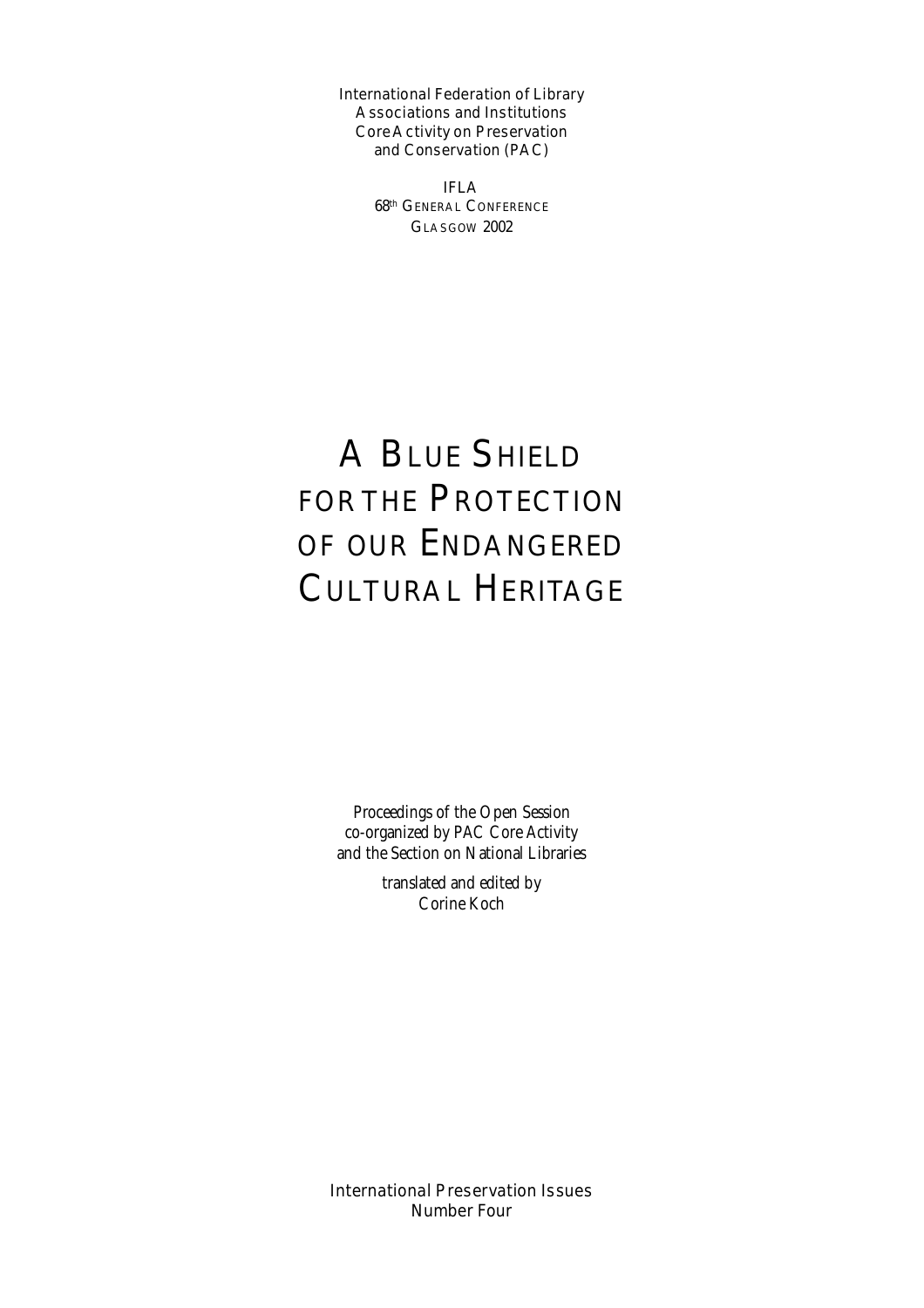### TABLE OF CONTENTS

|                                                                                                                                                                                                         | 3  |
|---------------------------------------------------------------------------------------------------------------------------------------------------------------------------------------------------------|----|
| THE 1954 HAGUE CONVENTION ONTHE PROTECTION OF CULTUREL PROPERTY<br>INTHE EVENT OF ARMED CONFLICT AND ITS 1954 AND 1999 PROTOCOLS ____ 4<br>by Patrick J. Boylan, City University London, United Kingdom |    |
| THE BLUE SHIELD: SYMBOL OF CULTURAL HERITAGE PROTECTION ________<br>by George MacKenzie, National Archives of Scotland, United Kingdom                                                                  | 16 |
| DISASTER PLANS AS A PRIORITY: DEVELOPMENT AND IMPLEMENTATION<br>by Marie-Thérèse Varlamoff, IFLA-PAC, France                                                                                            | 19 |
| LESSONS FROM A DISASTER: 1966-2002<br>by Antonia Ida Fontana, National Library of Florence, Italy                                                                                                       | 25 |
|                                                                                                                                                                                                         | 32 |

*by Joan R. Challinor, NCLIS, USA*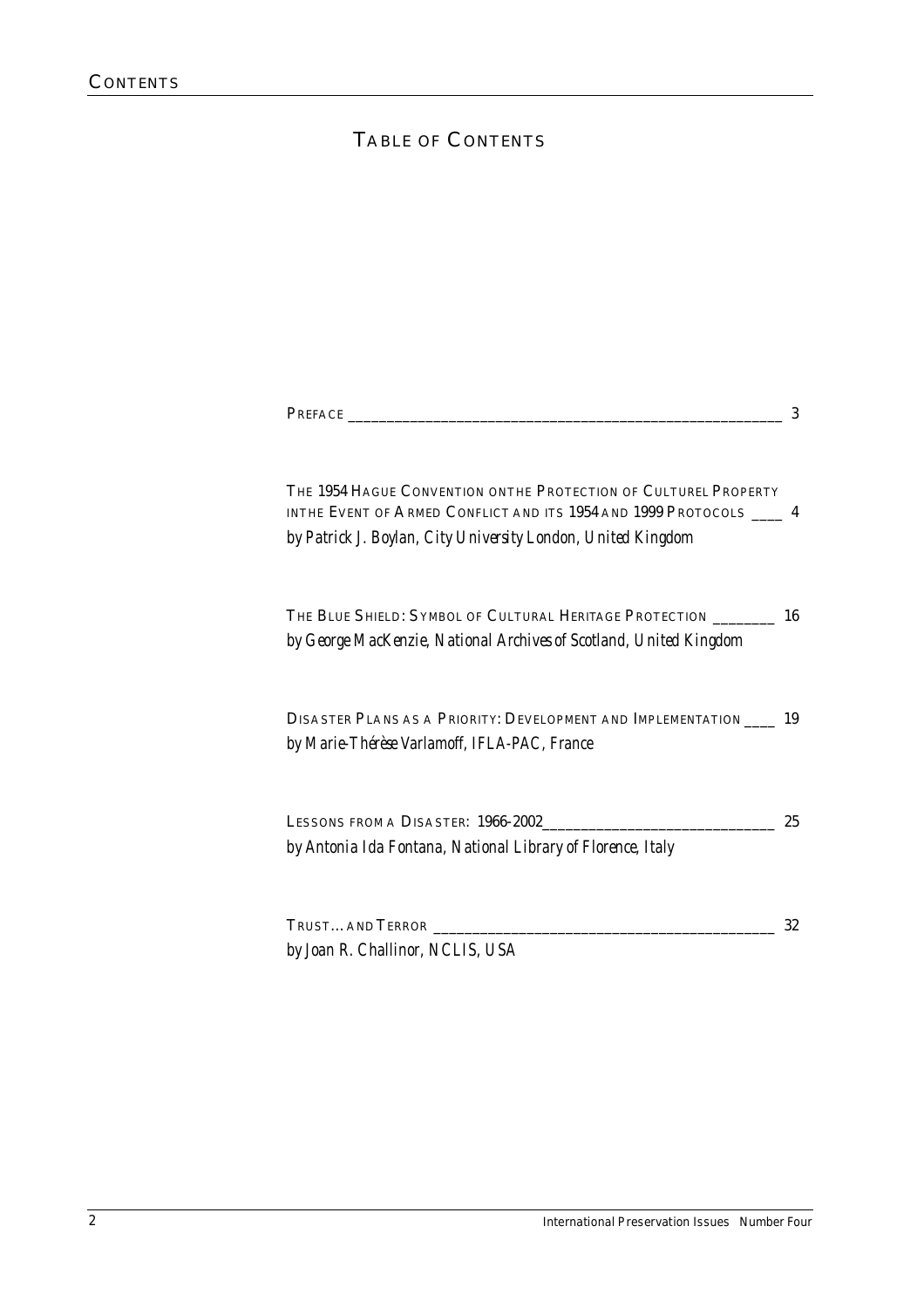#### **PREFACE**

During the past years, numerous and recurrent disasters have damaged an important part of the cultural heritage. Wars and ethnic or religious conflicts have also haphazardly or voluntarily destroyed it, hence the necessity of launching an information campaign so as to safeguard and protect, as far as possible, our memory in order to pass it on to future generations.

Considering that amnesia is not a path towards the future and that libraries, as well as other cultural institutions (museums, archives, monuments and sites…) are responsible for the care and preservation of documentary heritage, IFLA-PAC decided to devote an Open Session to that theme during IFLA General Conference in Glasgow (2002). The project was supported by the Section on National Libraries.

The first paper presented deals with the elaboration of the *Hague Convention (1954) for the Protection of Cultural Property in the Event of Armed Conflict.* The second paper explains how four non-governmental organisations (ICA, ICOM, ICOMOS and IFLA) have decided to join efforts and share experience within the International Committee of the Blue Shield. Two other papers more specifically focus on two major disasters that struck the world's community: the 1966 floods in Florence and the terrorist attack of September 11th, 2001. A fifth paper shows how to mitigate the consequences of a disaster, or how to prevent them. It encourages managers of cultural institutions to pay more attention to threats and risks and should allow them to better master the measures necessary for elaborating an efficient disaster plan, adapted to each specific situation.

Let us mention that at the end of the IFLA Conference the Council adopted the following resolution: "Be it resolved that, considering the many risks that threaten the cultural heritage, all libraries responsible for collections of national significance should set up, test, implement and regularly up-date a disaster plan".

A poster on the Blue Shield was presented during the Poster Session and leaflets distributed, which was a way to emphasize the necessity for all actors in the cultural arena to work together for the safeguard of the heritage they share, to join the Blue Shield and to participate efficiently in its activities.

I wish to thank Corine Koch, PAC Programme Officer, for translating the papers, which allowed us to present a bilingual publication.

> Marie-Thérèse Varlamoff IFLA-PAC Director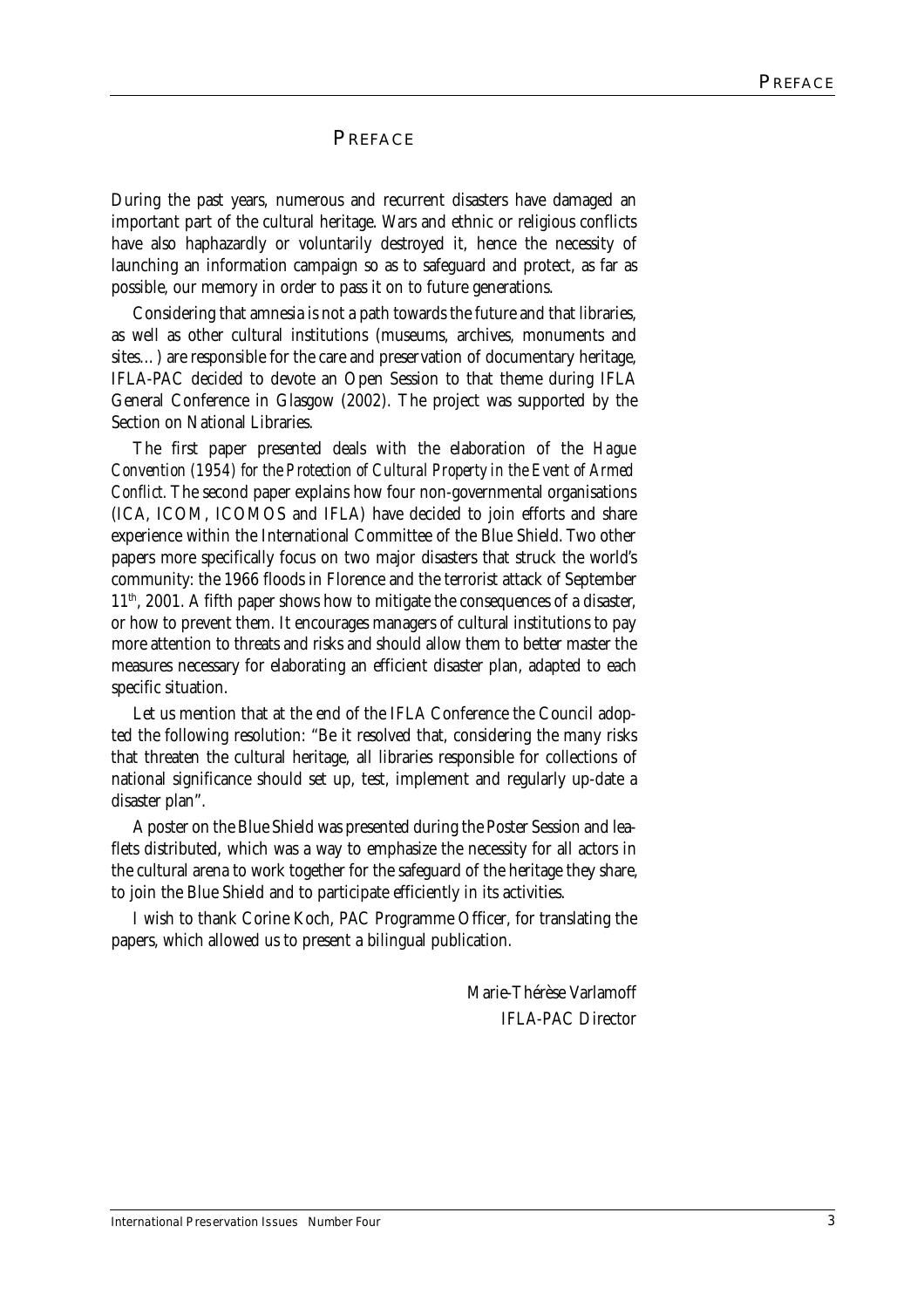# THE 1954 HAGUE CONVENTION ON THE PROTECTION OF CULTURAL PROPERTY IN THE EVENT OF ARMED CONFLICT AND ITS 1954 AND 1999 PROTOCOLS

by Professor Patrick J. Boylan, City University London

Over a period of many centuries, in parallel with the slow emergence of the concepts of international diplomatic and humanitarian law, both the international community and national law began to accept the concept that in times of armed conflict important immovable cultural property, such as historic, religious and educational sites, buildings and zones, and movable cultural property, such as works of art, and museum, library and archive collections and the institutions caring for these were entitled to respect and protection from both direct acts of war, and associated risks, particularly looting and acts of vandalism.

A history of the evolution of the concept of cultural protection in times of war from the Crusades to the present-day has recently been published: P.J. Boylan, "The concept of cultural protection in times of armed conflict: from the crusades to the new millennium", pp. 43 - 108 in N. Brodie & K. Tubb (editors), 2002. *Illicit Antiquities* (London: Routledge), and this present short paper has been largely based on this.

However, despite the adoption of provisions in the developing more formalised international Laws of War from the second half of the 19th century onwards, the Second World War in Europe saw cultural destruction on an unprecedented scale, with the loss of many hundreds of thousands of historic buildings, whole historic zones and millions of items of movable cultural property. Faced with the risk of a further World War, and in the light of the experience of the Spanish Civil War, in the late 1930's the International Museums Office of the League of Nations, the predecessor of the present-day UNESCO-based International Council of Museums (ICOM), began work on a proposed international treaty aimed specifically at the protection of both immovable and movable cultural property in times of war.

Though work on this stopped in 1939 with the outbreak of war in Europe, this important pre-war work was taken up again by the Italian government initially, but the lead responsibility soon passed to UNESCO. Following a considerable period of preparatory work, including a detailed development of the pre-war proposals prepared by the Government of The Netherlands, a Diplomatic Conference was formally convened at The Hague in 1954. The result was the adoption on 14 May 1954 of *The Convention for the Protection of Cultural Property in the Event of Armed Conflict, The Hague, 1954*, which was amplified by detailed *Regulations* for the practical implementation of the Convention (which form an integral part of it), and a separate *Protocol for the Protection of Cultural Property in the Event of Armed Conflict*. Despite much debate and many differences of opinion on the details – particularly at the practical level, the 1954 Conference was clearly agreed on a number of impor-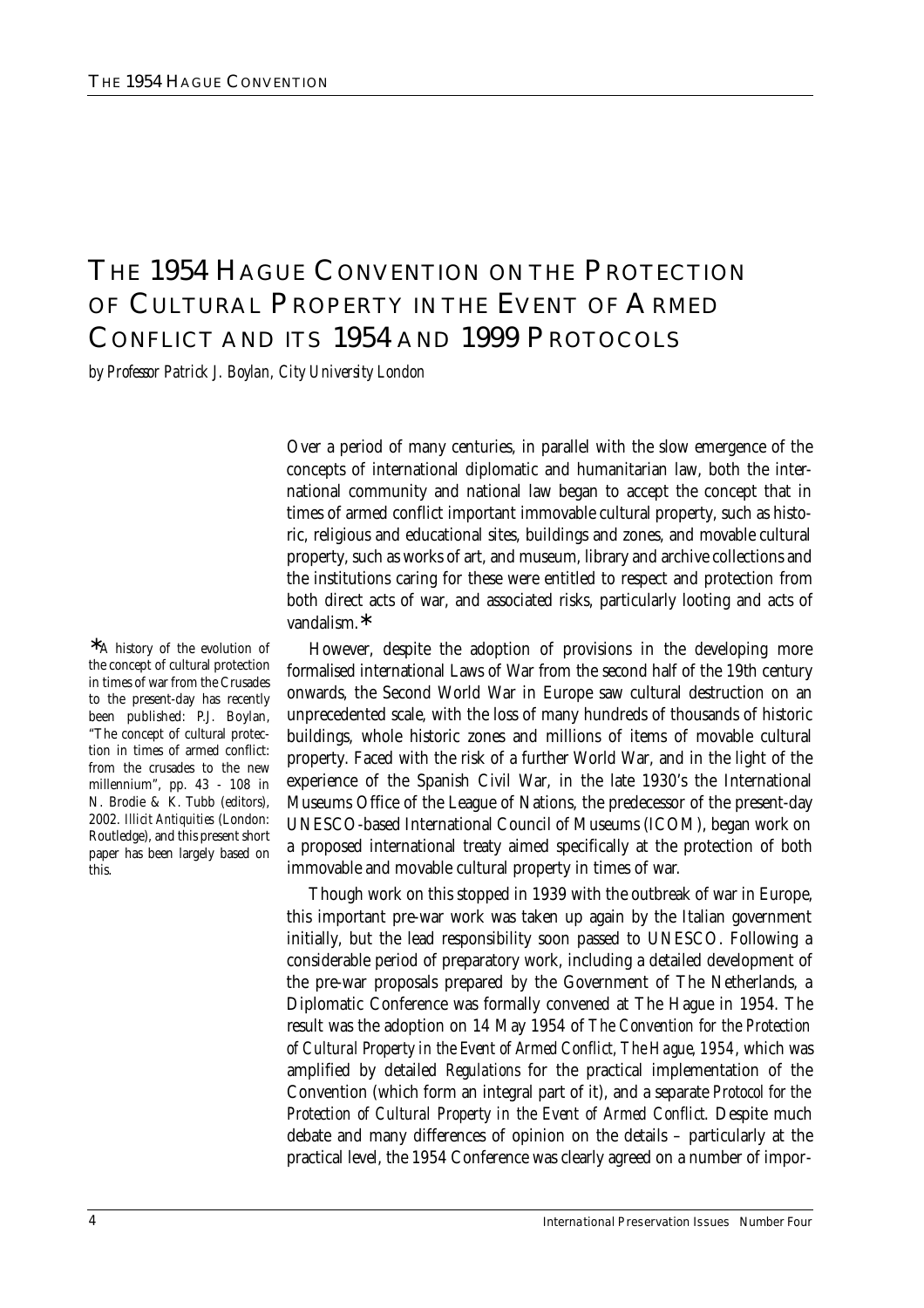tant principles, particularly the concept of a valid international interest of the world community in cultural property as part of the cultural heritage of all mankind, requiring special legal measures at the international level for its safeguarding.

The background and objectives to the Convention and Protocol are set out clearly at the beginning:

*"The High Contracting Parties,* 

*Recognizing that cultural property has suffered grave damage during recent armed conflicts and that, by reason of the developments in the technique of warfare, it is in increasing danger of destruction;* 

*Being convinced that damage to cultural property belonging to any people whatsoever means damage to the cultural heritage of all mankind, since each people makes its contribution to the culture of the world;*

*Considering that the preservation of the cultural heritage is of great importance for all peoples of the world and that it is important that this heritage should receive international protection;* 

*Guided by the principles concerning the protection of cultural property during armed conflict, as established in the Conventions of The Hague of 1899 and of 1907 and in the Washington Pact of 15 April 1935;* 

*Being of the opinion that such protection cannot be effective unless both national and international measures have been taken to organize it in time of peace; Being determined to take all possible steps to protect cultural property; Have agreed upon the following provisions:...."*

[Hague Convention 1954: Preamble]

The Convention itself first defines within the single term "**cultural property**" ("**biens culturels**" in the French version) three different conceptual categories:

- 1. both immovable and movable items which are themselves of intrinsic artistic. historic, scientific or other cultural value such as historic monuments, works of art or scientific collections,
- 2. premises used for the housing of movable cultural property, such as museums, libraries and archive premises, and
- 3. "**centres containing monuments**" such as important historic cities or archaeological zones. Protection is also offered by the Convention [Article 2] to temporary wartime shelters, to authorized means of emergency transport in times of hostilities, and to authorized specialist personnel: concepts derived directly from the protection for civilian air-raid shelters, hospitals and ambulances in relation to humanitarian protection in the Geneva Conventions.

The language of the 1954 Convention is very uncomplicated in relation to the second of the two key concepts of its title and purpose: that of "**protection**" of cultural property. This is simply defined as comprising "**the safeguarding and respect for such property**". However, the subsidiary definitions ("**safeguarding**" and "**respect**") are rather odd. "**Safeguarding**" is used not in the obvious sense of guarding and keeping safe that which is safeguarded (in this case cultural property) at all times, including the times of greatest danger (e.g. in this case during armed conflicts). Instead, in the Convention "safeguarding" is explicitly defined as referring only to peacetime preparations for the possible effects of war or other armed conflicts: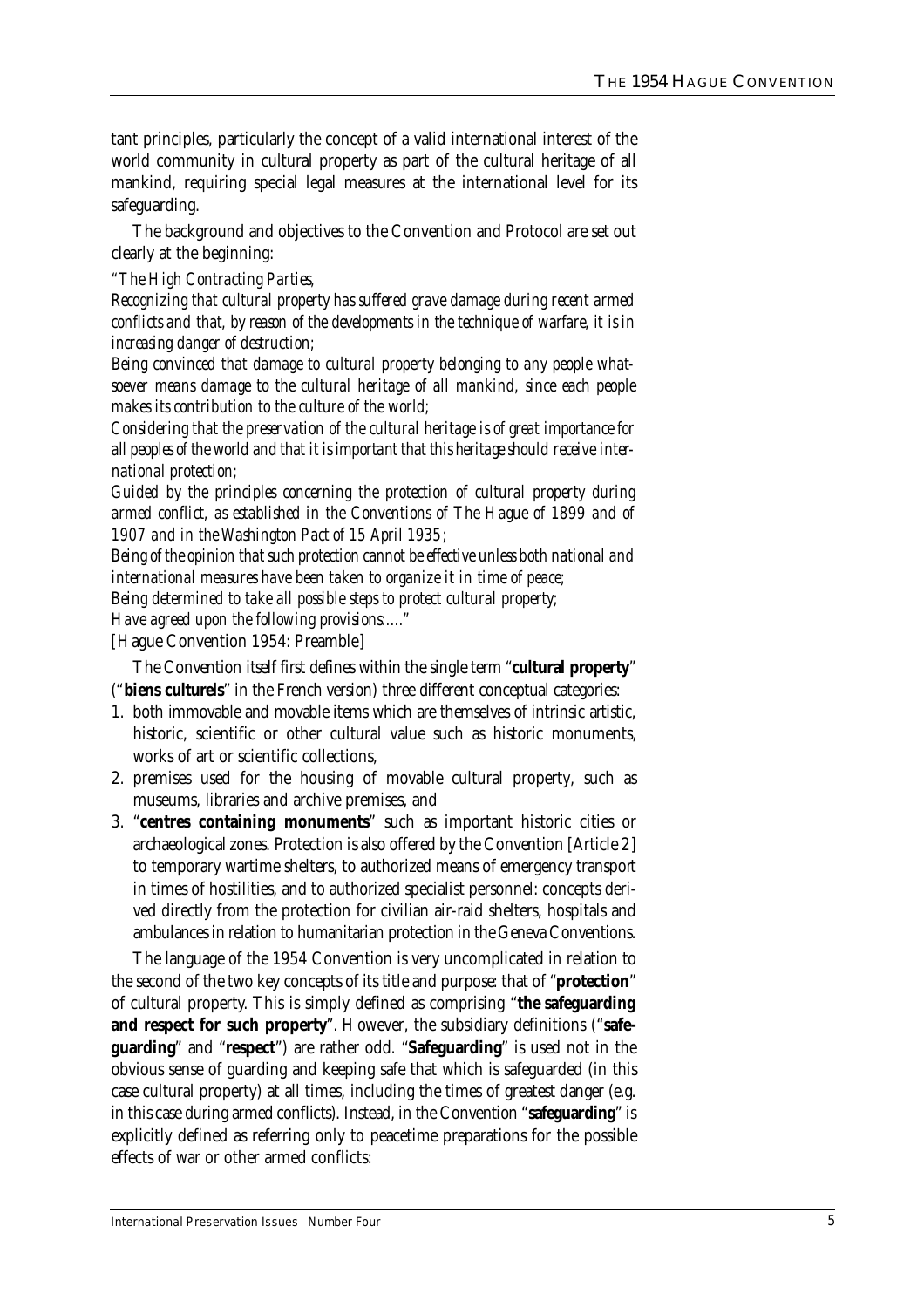*"The High Contracting Parties undertake to prepare in time of peace for the*  safeguarding of cultural property situated within their ownterritory against the *foreseeable effects of an armed conflict, by taking such measures as they consider appropriate."* [Article 3]

Protection in times of war or internal armed conflict is instead merely termed "**respect**"; a term that, at least in common English parlance, falls far short of the term "**protection**" used in the overall definition. "**Respect**" is defined in some detail, though with the main emphasis on "**refraining from**" defined activities, rather than on the taking of active measures for "**safeguarding**" during actual hostilities:

*"The High Contracting Parties undertake to respect cultural property situated within their own territory as well as within the territory of other High Contracting Parties by refraining from any use of the property and its immediate surroundings or of the appliances in use for its protection for purposes which are likely to expose it to destruction or damage in the event of armed conflict, and by refraining from any act of hostility directed against such property."* [Article 4(1)]

Under customary international law the general staff and individual field commanders of invading and occupying forces have an established responsibility not merely to refrain from unlawful acts ("**respect**") but to ensure adequate military and/or civil police etc. control over not only their own forces, but also irregular forces and civilians within the occupied territory so as also to "**safeguard**" (in the Hague Convention sense) both the lives and property of non-combatants. Indeed, in the current discussions about possible war crime cases in ex-Yugoslavia, the issue of field command and control over irregular forces and civilians in relation to the wilful destruction of property is seen as an important issue. It therefore seems reasonable to require attacking and occupying forces not merely to "**respect**" but also to "**safeguard**" positively cultural property in so far as this is practicable. However, despite much discussion and counter-argument at the 1954 Hague Conference all of these obligations were qualified by the retention of the long-established, but by then already controversial, doctrine of "**military necessity**" for the benefit of both the attacking and defending powers:

*"The obligations mentioned in paragraph 1 of the present Article may be waived only in cases where military necessity imperatively requires such a waiver."* [Article 4 (2)]

Few topics in relation to the humanitarian laws of war have attracted more comment and discussion than the exception for "**military necessity**", and the limitations that international law places on this. It is generally accepted that the doctrine of "**military necessity**" by no means gives unlimited and unrestrained power to either attacking or defending forces. However, the moment that the enemy uses an otherwise protected monument or other feature for a military purpose, or indeed places any form of the "**apparatus of war**" (in the widest sense) in proximity to a protected place, it immediately loses its protection under the 1954 Convention, and only regains protection when the military use ends. If this is not done, then no matter how important the feature, it becomes a legitimate military target.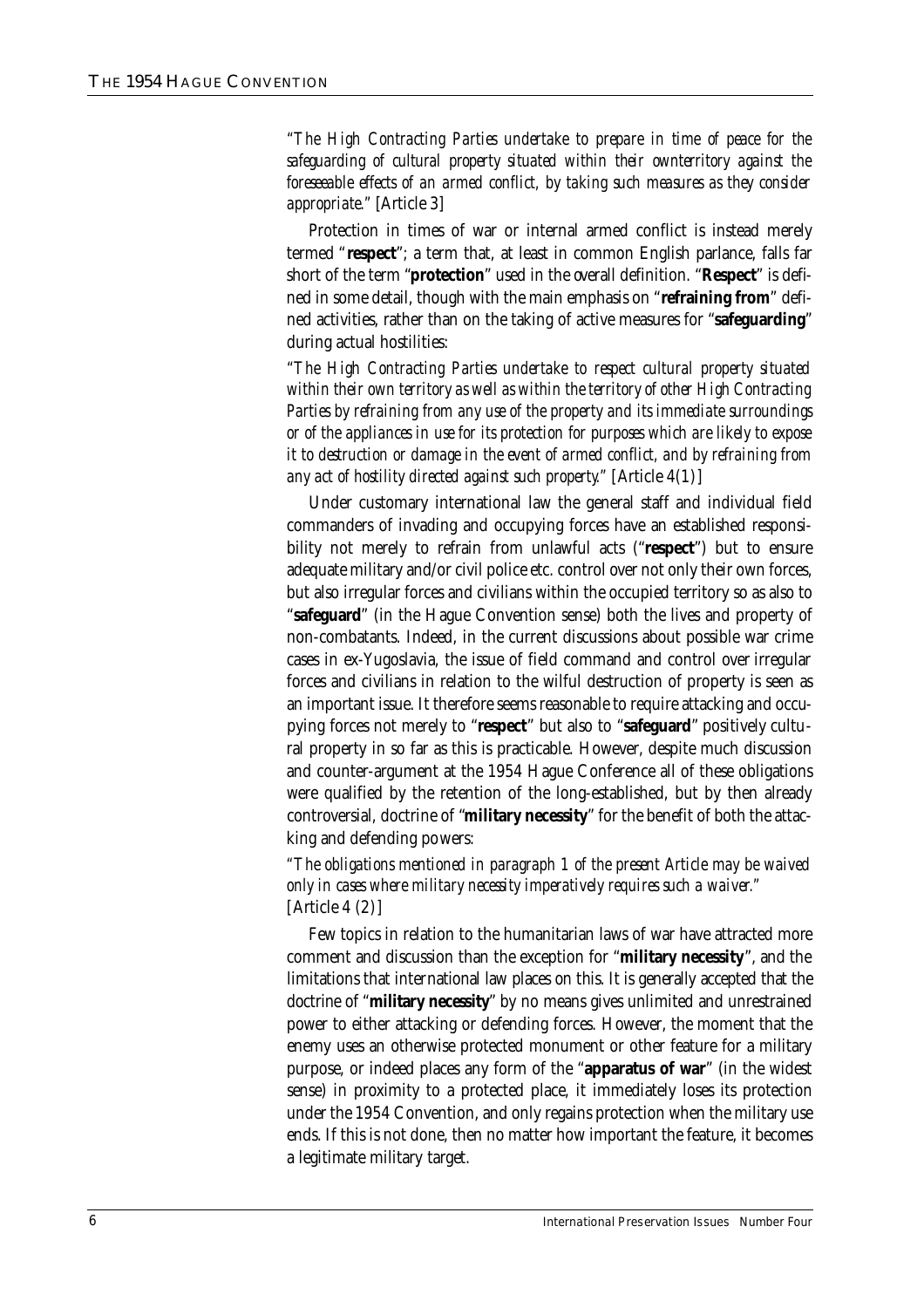The general requirement of "**respect**" (subject of course to imperative "**military necessity**") was further clarified by two further clauses in the 1954 Convention requiring effective measures against theft and pillage, and prohibiting reprisals against cultural property, respectively:

*"3. The High Contracting Parties further undertake to prohibit, prevent and, if necessary, put a stop to any form of theft, pillage or misappropriation of, and any* acts of vandalism directed against, cultural property. They shall refrain from *requisitioning movable cultural property situated in the territory of another High Contracting Party.*

*4. They shall refrain from any act directed by way of reprisals against cultural property."* [Article 4]

There is also an express prohibition of reprisals or otherwise prohibited acts whereby, even if another High Contracting Party fails to comply with the Convention, counter-action is still not allowed:

*"5. No High Contracting Party may evade the obligations incumbent upon it under the present Article, in respect of another High Contracting Party, by reason of the fact that the latter has not applied the measures of safeguard referred to in Article 3."* [Article 4]

Other important obligations accepted by the States Parties to the 1954 Convention are the provisions relating to Occupation. These require any Contracting State in occupation of all or part of the territory of another Party to support so far as possible the established structure of cultural property protection in the occupied lands. However, should the competent national authorities be unable to handle the tasks the occupying power itself must "**take the most necessary measures of preservation**" [Article 5]. This is followed by a rather obscurely worded provision that:

*"Any High Contracting Party whose government is considered their legitimate government by members of a resistance movement, shall, if possible, draw their attention to the obligation to comply with those provisions of the Convention dealing with respect for cultural property."* [Article 5]

The other fundamental concept of the Convention is the obligation of States Parties in respect of peacetime preparation for the protection of cultural property, defined as "**safeguarding**":

*"The High Contracting Parties undertake to prepare in time of peace for the safeguarding of cultural property situated within their own territory against the foreseeable effects of an armed conflict, by taking such measures as they consider appropriate."* [Article 3].

 $\bullet$  Chapter I of the Convention concludes with important provisions requiring the peacetime training of the armed forces:

*"1. The High Contracting Parties undertake to introduce in time of peace into their military regulations or instructions such provisions as may ensure observance of the present Convention, and to foster in the members of their armed forces a spirit of respect for the culture and cultural property of all peoples.* 

*2. The High Contracting Parties undertake to plan or establish in peace-time, within their armed forces, services or specialist personnel whose purpose will be to*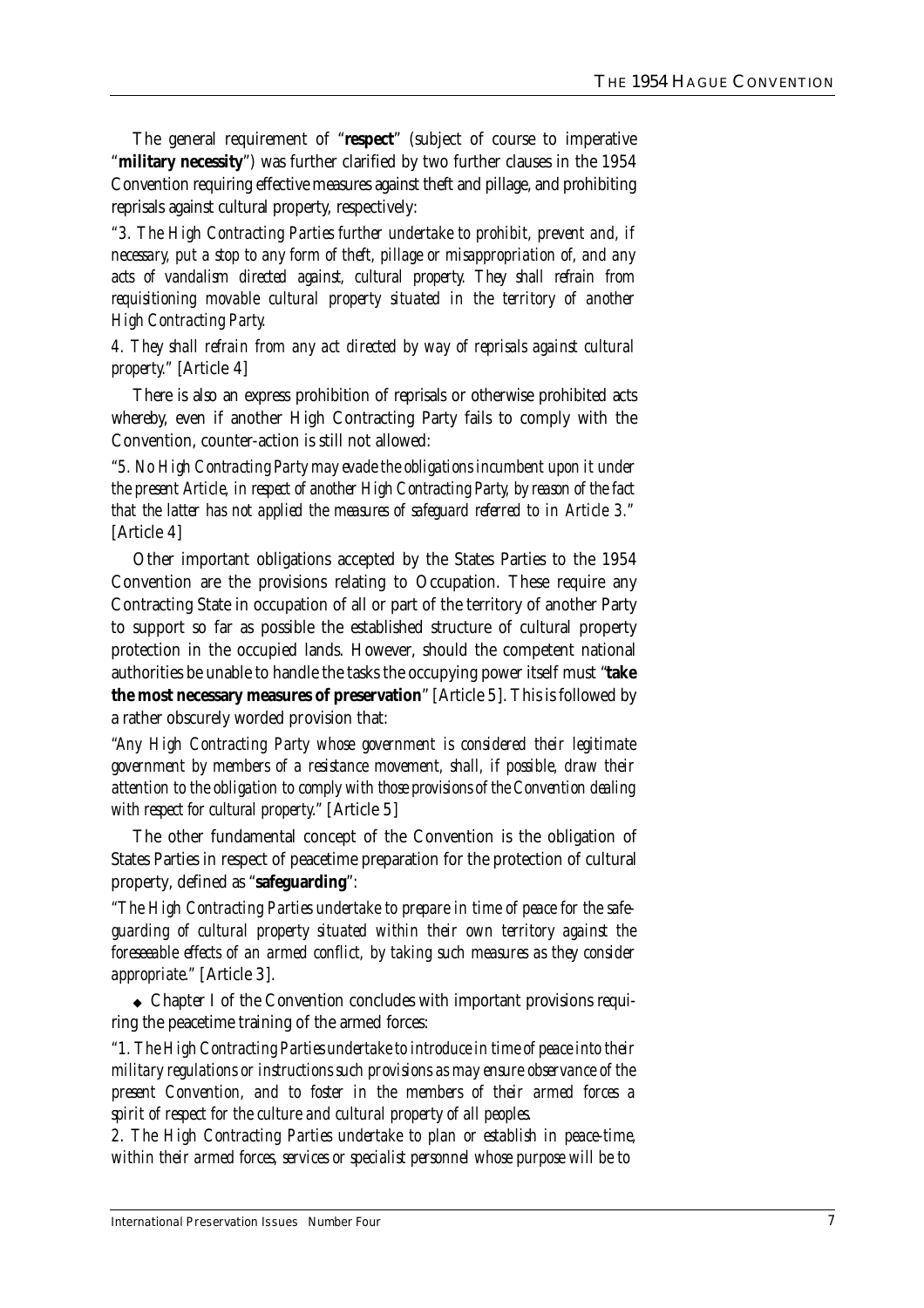*secure respect for cultural property and to co-operate with the civilian authorities responsible for safeguarding it."* [Article 7]

◆ Chapter II [Articles 8-11] of the 1954 Hague Convention introduces and regulates the concept of "**Special Protection**". Under this UNESCO, after consulting all High Contracting Parties may place on a special list at the request of the state concerned, a limited number of temporary refuges or shelters for movable cultural property, and also "centres containing monuments and other immovable property of very great importance", subject to the defending State being both able and willing to demilitarize the location and its surroundings.

◆ Chapter III provides protection and immunity, modelled closely on that granted to ambulances under the Hague and Geneva Conventions, for official transport used in both internal and international transfers of cultural property, subject to prior authorization and international supervision of the movement [1954 Convention Articles 12-14; Regulations Articles 17–19].

◆ Chapters IV-VII cover a wide range of provisions requiring belligerents to provide for the protection of authorized personnel engaged in the protection of cultural property [Article 16], details relating to the use of the official emblem of Hague Convention (a blue and white shield), and issues relating to the interpretation and application of the Convention [Articles 15-18]. Again all of these are closely modelled on parallel provisions relating to humanitarian protection found in the 1949 Geneva Conventions.

Of particular, and growing, importance was the decision of the 1954 Intergovernmental Conference to follow Common Article 3 of the 1949 Geneva Conventions, and extend the protection of cultural property beyond the traditional definition of "**war**" into the difficult area of internal armed conflicts, such as civil wars, "liberation" wars and armed independence campaigns, and  $-$  probably  $-$  to major armed terrorist campaigns:

*"1. In the event of an armed conflict not of an international character occurring within the territory of one of the High Contracting Parties, each party to the conflict shall be bound to apply, as a minimum, the provisions of the present Convention which relate to respect for cultural property.*

*2. The parties to the conflict shall endeavour to bring into force, by means of special agreements, all or part of the other provisions of the present Convention.* 

*3. The United Nations Educational, Scientific and Cultural Organization may offer its services to the parties to the conflict.* 

*4. The application of the preceding provisions shall not affect the legal status of the parties to the conflict."* [Article 19]

In the years since the adoption of the 1954 Convention non-international armed conflicts, particularly those relating to internal strife along national, regional, ethnic, linguistic or religious lines, have become an increasingly common feature of the world order and in losses of monuments, museums, libraries and other cultural repositories. A cynic might argue that possibly the exploding "**heritage**" movement that has developed in almost all parts of the world in the past half-century has done far too good a job in promoting the understanding of the cultural heritage, including museums, monuments, sites, archives and libraries, and in particular in presenting these as proud symbols of the cultural, religious or ethnic identity of nations, peoples and communities. Whatever the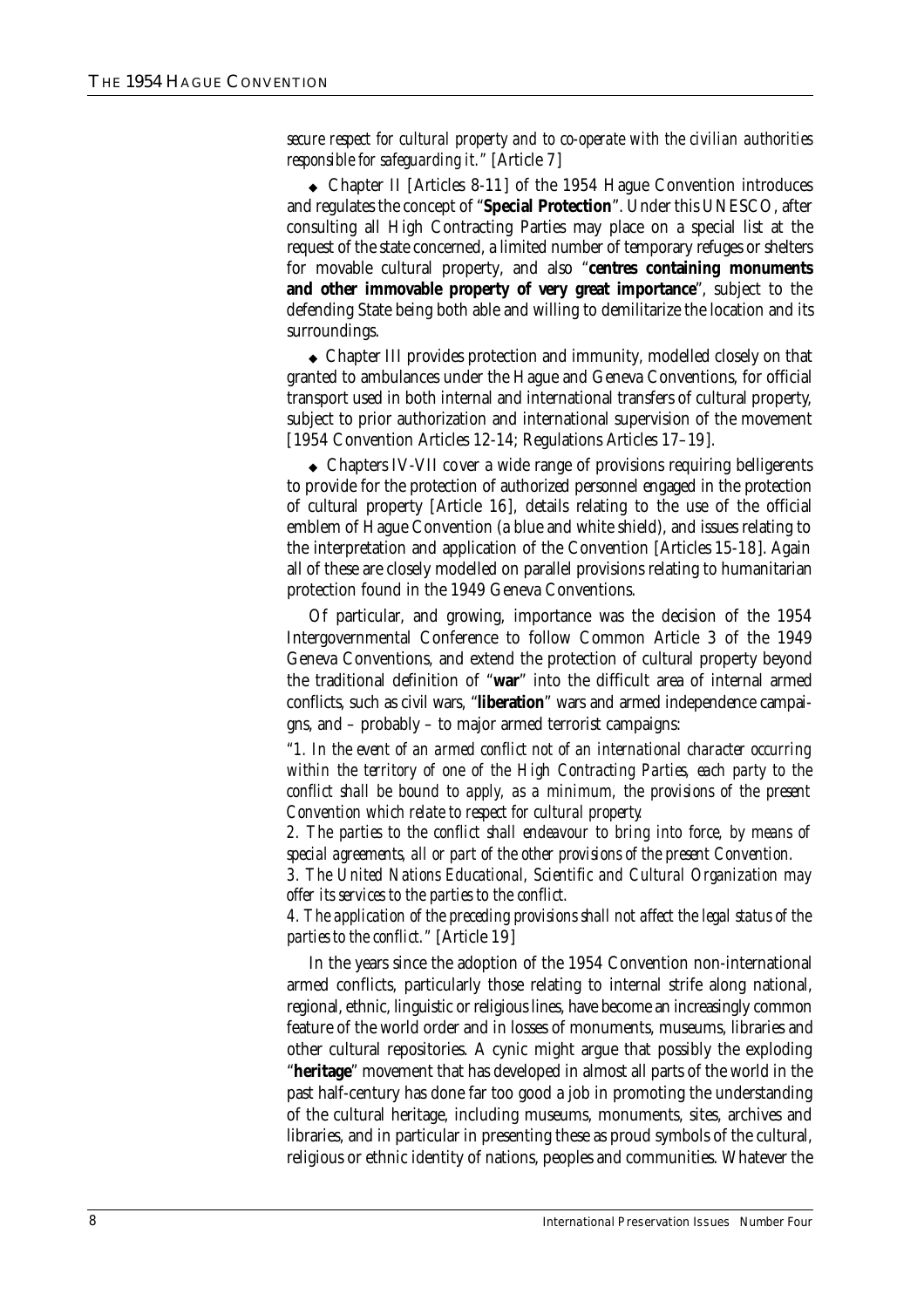reason, it is clear that the period since the end of World War Two has seen deliberate iconoclastic attacks on, and destruction of, cultural heritage symbols unprecedented in modern times, more reminiscent of the religious conflicts of the Crusades, the Protestant revolution and religious wars of the sixteenth and seventeenth centuries.

So far as dissemination of the 1954 Convention is concerned, the High Contracting Parties undertake to do so widely within their countries, certainly among the military, and if possible to the civilian population [Article 25], to communicate their national translations (beyond the French, English, Russian and Spanish texts of the 1954 Hague Conference) to other Parties (through UNESCO), and to submit periodic reports to UNESCO at least once every four years on the measures being taken to implement the Convention [Article 26]. In fact it is evident that only a small minority of High Contracting Parties have made serious efforts to disseminate knowledge of the Convention more widely within their countries, and the same is true of the submission of the required periodic reports [Boylan 1993: 43, 89-90, 199-200].

Bearing in mind the importance of measures for enforcement, and indeed the Nuremberg War Crimes Tribunal rulings, the provisions for enforcement action and sanctions were remarkably weak and rather vague:

*"The High Contracting Parties undertake to take within the framework of their ordinary criminal jurisdiction, all necessary steps to prosecute and impose penal or disciplinary sanctions upon those persons, of whatever nationality, who commit or order to be committed a breach of the present Convention."* [Article 28]

The concluding Articles of the Convention dealt with a range of mainly technical legal issues, including a provision permitting the application of the Convention to colonies and other dependent territories, formalizing the relationship of the new Convention to existing general laws of war, and provisions relating to both individual denunciation by a High Contracting Party and for inter-governmental revision of the Convention and Regulations [Articles 28-40].

The 1954 Hague Regulations, which form an integral part of the Convention, set out first [Chapter I, Articles 1-10] the practical procedures to be followed in relation to the compiling by the Director-General of UNESCO of an international list of persons qualified to carry out the functions of Commissioners-General, and procedures to be followed in the event of armed conflict, including the arrangements for the appointment of cultural representatives, Commissioners-General and the responsibilities of the Protecting Powers (appointed in accordance with the Hague 1907 and Geneva 1949 principles).

The second part [Chapter II, Articles 11-16] of the Regulations deals with the practical arrangements and procedures for the granting and registration of "**Special Protection**", including the notification of all proposals to every High Contracting Party and arrangements for the submitting of objections and for eventual arbitration on these if necessary, as well as provisions for the cancelling of "**Special Protection**" where appropriate.

Chapter III of the Regulations [Articles 17-19] sets out in some detail the procedures for the transport of movable cultural property to a place of safety (possibly abroad) for protection, with the approval of the neutral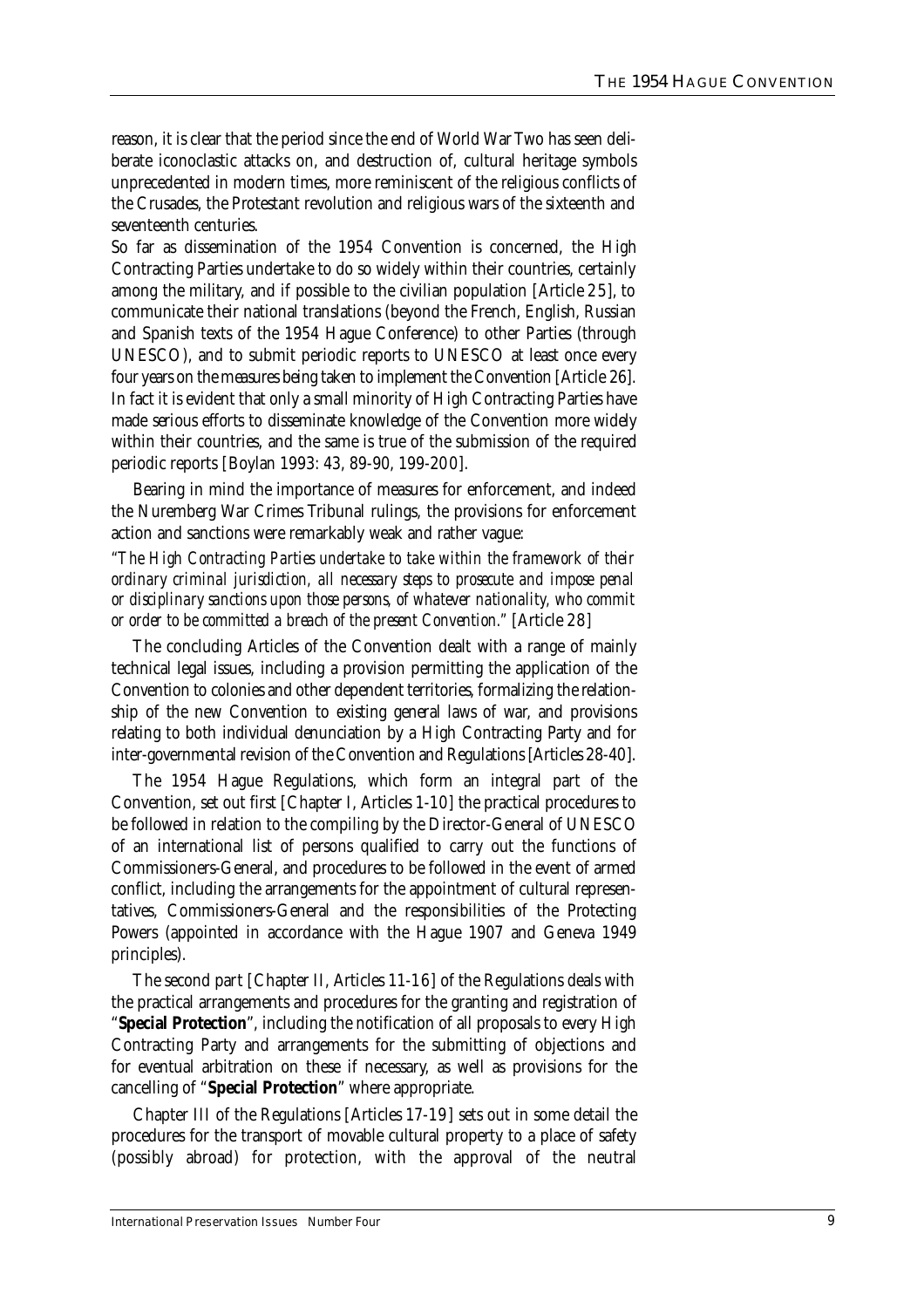Commissioner-General overseeing cultural heritage matters during the conflict; while the final part, Chapter IV, regulates the use of the Official Emblem and the identity cards and other identifying markers of persons duly authorized to undertake official duties in relation to the implementation of the Convention [Articles 20 - 21].

At a comparatively late stage in the 1954 Hague Conference proceedings it became clear that there was an irreconcilable split. The majority of Delegations wanted to include in the new Convention binding controls over transfers of movable cultural property within war zones and occupied territories. However, a number of countries argued strongly against this position, arguing variously that such measures would either damage the international art and antiquities trade, interfere with private property rights within their countries or, in most cases, both.

The final compromise over these objections was to separate out such measures into a separate legal instrument: the Protocol for the Protection of Cultural Property in the Event of Armed Conflict (now known as the First Protocol following the March 1999 Diplomatic Conference to update the Convention – see below). The 1954 Protocol has two unambiguous purposes. First, a State Party to the Protocol undertakes to take active measures to prevent all exports of movable cultural property as defined in the Hague Convention from any territory which it may occupy during an armed conflict.

Second, all High Contracting Parties undertake to seize and hold to the end of hostilities any cultural property from war zones which has been exported in contravention of the first principle of the Protocol. In marked contrast with the position taken by the United States and Soviet Union at the Berlin (Potsdam) Conference of July–August 1945, less than a decade earlier, the Protocol also provides that such cultural property shall never be retained after the end of hostilities as war reparations.

The 1954 Intergovernmental Conference was attended by official delegates of a majority of the Sovereign States in membership of the United Nations at that date, and most participating States signed the Final Act over the following months. However the number of States that formally ratified the Convention and Protocol was disappointing. Forty years on from the adoption of the 1954 Hague Convention 82 countries (less than half of the United Nations member states) had become parties to the Convention itself, and of these 14 had accepted only the main Convention, while rejecting the additional protection offered to movable cultural property by the Protocol. Thanks to a major effort by UNESCO, the situation has improved considerably over recent years, though there are still substantial gaps. In particular, few African or Latin American countries have adopted the 1954 Convention, while the failure of three of the five permanent members of the UN Security Council – China, United Kingdom and United States – to ratify the Convention undoubtedly greatly weakens its authority and effectiveness.

Those drafting the 1954 Convention probably envisaged war in terms of well-defined international conflicts between structured and well-disciplined military commands on the pattern of the two World Wars. However, even in historic terms, this was probably a mistake: more than half of all the armed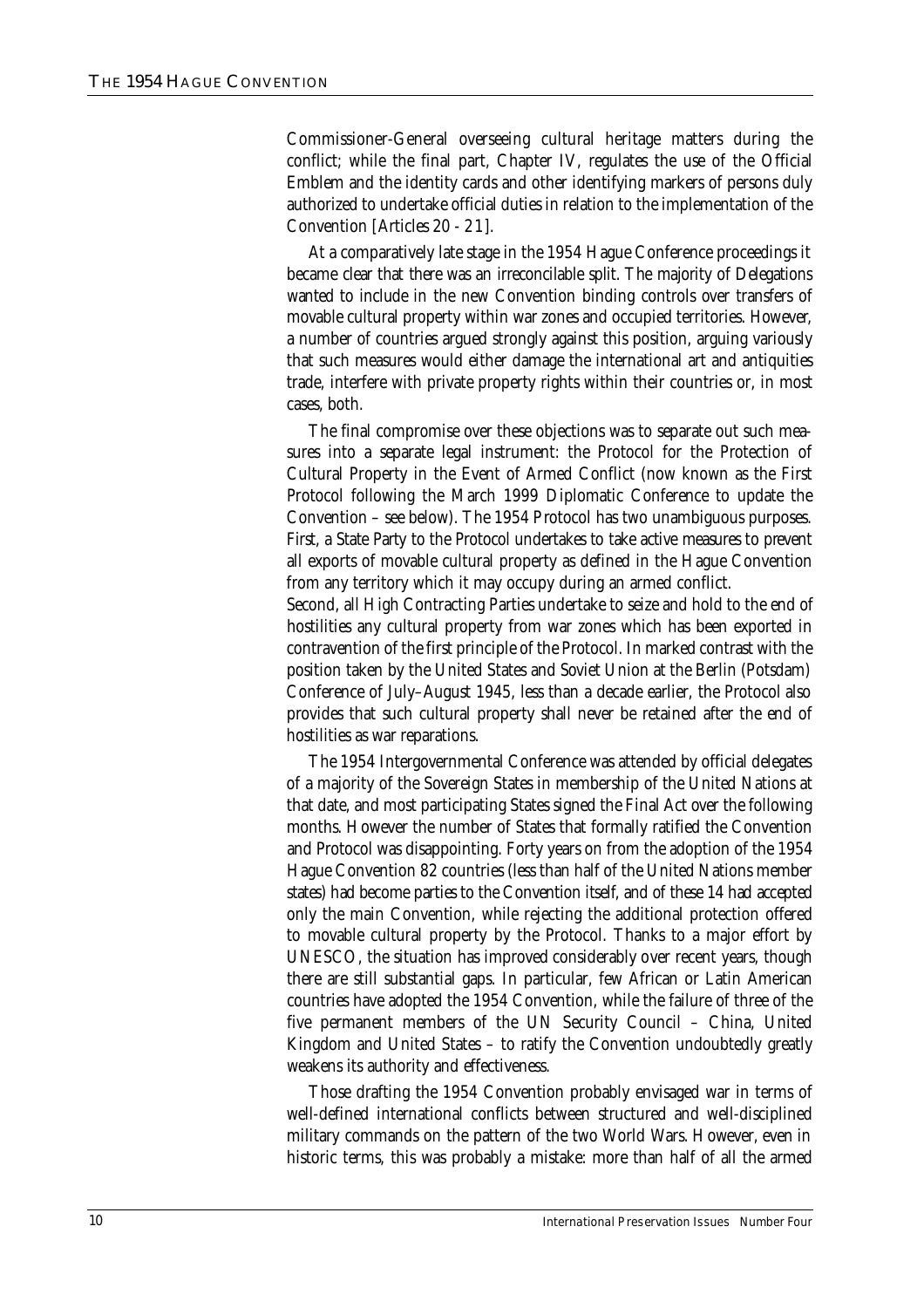conflicts resulting in fatalities that occurred between 1820 and 1945 were mainly internal rather than external conflicts, or mixed conflicts, and certainly, the great majority of the perhaps almost two hundred armed conflicts that have occurred in the world since 1954 have been sub-conventional and guerrilla wars. Even in the case of more organized and centrally directed military operations involving States or territory subject to the 1954 Hague Convention and Protocol, only rarely were its principles and detailed terms honoured by all parties during conflicts and subsequent occupations, including those affecting many regions of great cultural heritage.

There were, however, some important advances in the protection of cultural property more generally during the 1970's and subsequently. For example, following long and difficult negotiations the 1970 General Conference of UNESCO adopted the *Convention on the Means of Prohibiting and Preventing the Illicit Import, Export and Transfer of Ownership of Cultural Property* (UNESCO 1985), which aimed to outlaw the widespread trafficking in both smuggled and stolen works of art and other cultural property. Two years later UNESCO adopted the *World Heritage Convention* (1972), which provided for the designation of sites and zones of pre-eminent world importance as "**World Heritage Sites**". This Convention covers both cultural and, for the first time, natural sites, which included the important provision that States Parties to it must actively promote respect for the national and international patrimony throughout the population, and to establish and maintain adequate systems and organizational structures for the necessary practical measures.

Public concern and horror mounted over the events in disintegrating Yugoslavia from late 1990 onwards, particularly the extended sieges and bombardments of Vukovar and the World Heritage city of Dubrovnik, both in Croatia, and then of the historic centres of Sarajevo and Mostar (among many other places) in Bosnia Herzegovina. By this time UNESCO and a number of key member governments had already turned their attention to apparent ineffectiveness of the 1954 Hague Convention, and had decided to embark upon a major review of the treaty. The government of The Netherlands offered UNESCO additional funds out of the Dutch budget for projects supporting the United Nation's International Decade of International Law, 1990–99 to supplement UNESCO's own budget for work on the Hague Convention, and using these funds in September 1992 UNESCO asked me if I would carry out such a review of the 1954 Hague Convention, Regulations and Protocol, not so much from the strictly legal standpoint, but to try to identify the practical reasons for its apparent ineffectiveness in so many cases.

My report was considered first in draft form at a meeting of experts from nineteen countries held in the Ministry of Foreign Affairs, The Hague, in June 1993, where the total of more than 40 recommendations addressed to governments, UNESCO, the United Nations and non-governmental organizations were reviewed. The finalized version of the Report in both English and French editions was presented to the autumn meeting of the UNESCO Executive Board, which agreed to its publication and widespread distribution free of charge [Boylan 1993]. It was also agreed to invite all States Parties to the 1954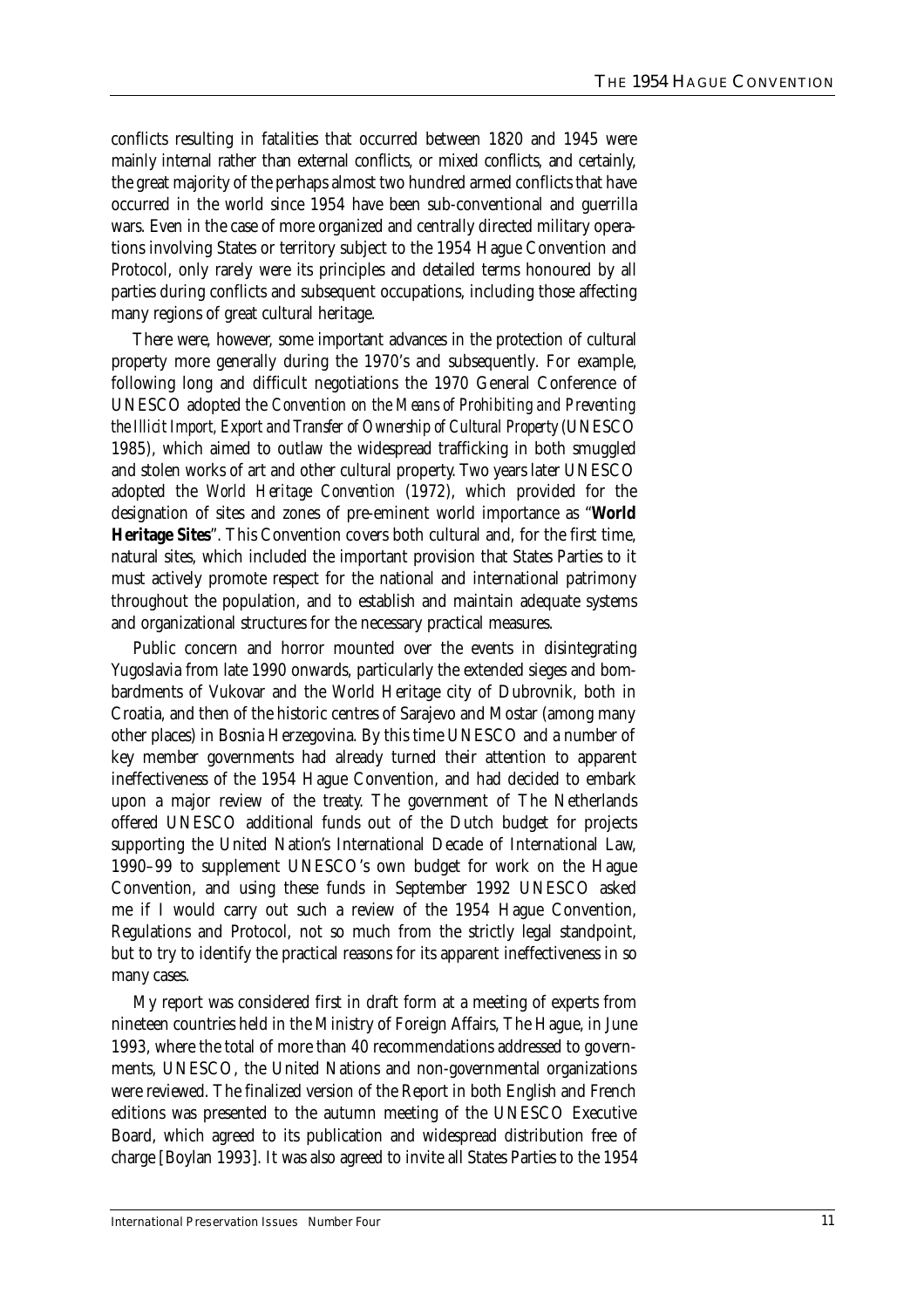Convention to a formal meeting of States during the next UNESCO General Conference to discuss the issues raised, and to redouble UNESCO's efforts to persuade more States to adopt the 1954 Convention and Protocol, and all countries that had not ratified or otherwise adopted them to do so without further delay, a move to which there was a moderately encouraging response.

In the same year, discussions were initiated by Dr Leo van Nispen on behalf of the International Council on Monuments and Sites (ICOMOS) on the establishment of a kindof "**Red Cross**" for the Cultural Heritage, proposing the title "**International Committee of the Blue Shield**" – the official symbol of cultural heritage protection under the 1954 Hague Convention being a blue and white shield. After initial meetings and seminars involving monuments and sites and museum and gallery specialists and organizations, particularly ICOMOS and the International Council of Museums (ICOM), Blue Shield (ICBS) was broadened to bring in the UNESCO-recognized bodies for the other two areas of cultural property protected by the Hague Convention; the International Council on Archives (ICA) and the International Federation of Library Associations and Institutions (IFLA). The ICBS was finally formally constituted as a standing emergency co-ordination and response committee of the four non-governmental organizations in 1996, with the two specially relevant inter-governmental organizations, UNESCO and the International Centre for the Study of the Preservation and Restoration, Rome, (ICCROM), as the closest possible partners and as permanent observers at all ICBS meetings. Following this there have been a growing number of moves to parallel the rapidly emerging co-operation and solidarity between the four ICBS professional bodies at the international level by the development of national Blue Shield organizations, beginning with Belgium and Canada.

After two preliminary meetings of experts in 1993 and 1994, during the 1995 biennial General Conference of UNESCO, a meeting of States Parties to the 1954 Hague Convention was convened, with all other member States of UNESCO and the UN (plus representatives of key non-governmental organizations) invited to attend as observers. This meeting supported the moves towards some kind of updating of the Convention, as recommended in my 1993 Report and by the two expert meetings, either by the revision of the Convention itself, or by the adoption of a new International Instrument linked to it, such as an Additional Protocol, under the international law of treaties. This in turn was followed by a further experts' drafting meeting hosted by the government of Austria and then a further meeting of States Parties and observers during the next UNESCO General Conference in 1997.

In the course of the latter meeting the Government of The Netherlands formally announced that it intended to invite all UNESCO and UN member states to a formal Diplomatic Conference in The Hague to review and, if felt fit, revise or supplement the 1954 Hague Convention, as a further contribution to the World Decade of International Law. After some slippage in the Netherlands' provisional timetable due to delays in completing the negotiations for the establishment of a Permanent International Criminal Court, finally agreed by a Diplomatic Conference in Rome in May–June 1998, invitations were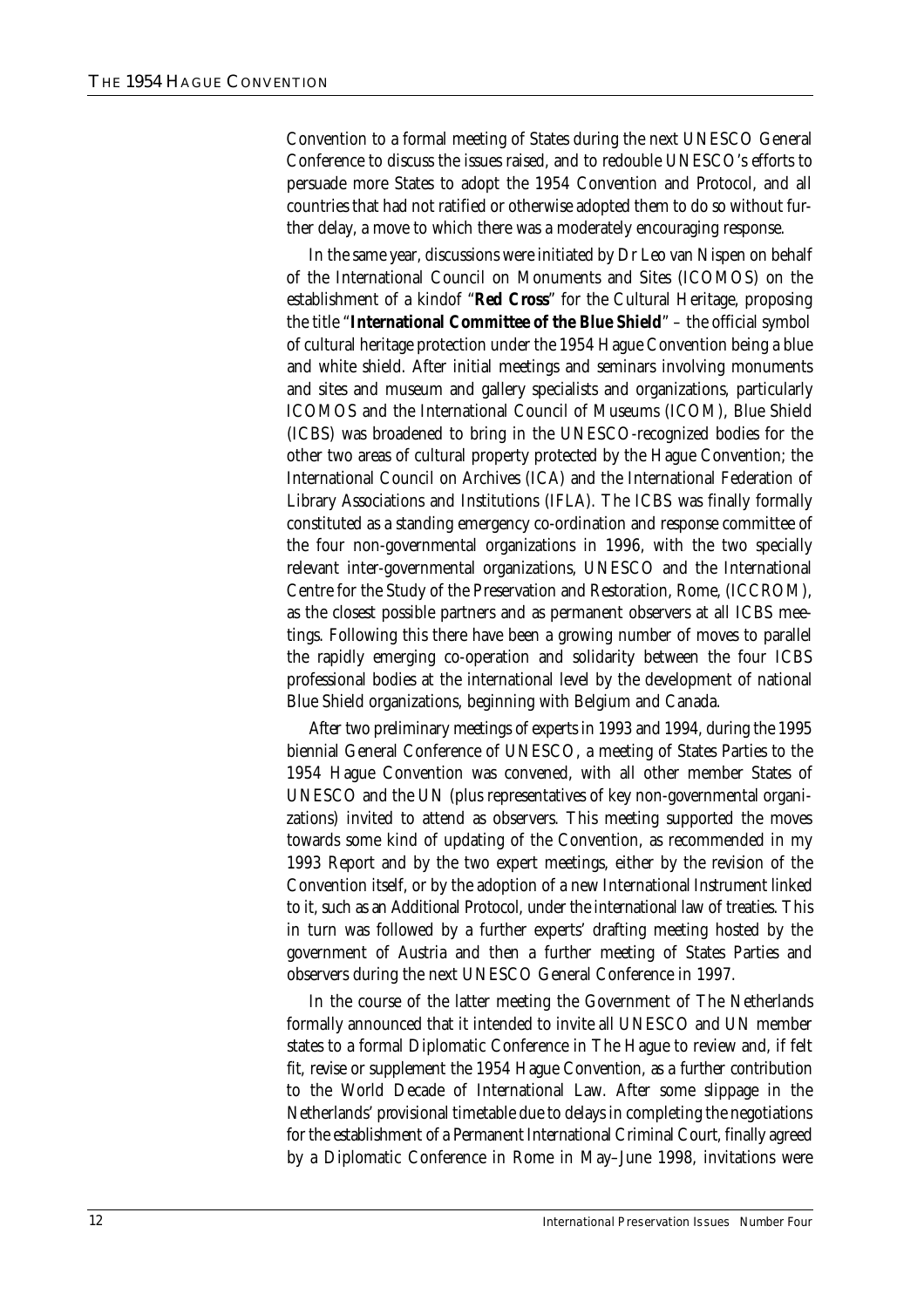issued in late 1998 by the Dutch Minister of Foreign Affairs calling a two week Diplomatic Conference to revise or supplement the 1954 Hague Convention.

This Conference opened on 15 March 1999 in the Congress Centre, The Hague. This was a specially significant, even symbolic, location, being just a short distance from the Peace Palace where the original 1954 Convention had been drawn up, and on the same city block as the Courts of the International Criminal Tribunal for Yugoslavia, where criminal trials of men accused of both humanitarian and cultural war crimes were taking place. The 84 national delegations participating were made up of more than 300 diplomats and legal, military and cultural experts, and there were also representatives from both inter-governmental and non-governmental international organizations, including the International Committee of the Red Cross. The Conference Secretariat was provided by UNESCO's Division of Cultural Heritage, with much support from the Dutch Ministry of Foreign Affairs.

Also officially accredited to the Conference were the four leading UNESCOlinked international non-governmental organizations: the International Council on Archives (ICA), the International Federation of Library Associations and Institutions (IFLA), the International Council of Museums (ICOM) and the International Council on Monuments and Sites (ICOMOS), through a joint delegation under the auspices of the International Committee of the Blue Shield (ICBS). This delegation was led by myself, and supported from time to time by Manus Brinkman, Secretary-General of ICOM, and Mrs. Marie-Thérèse Varlamoff, the IFLA representative on the ICBS.

After two gruelling weeks, 15–26 March 1999, during which things often looked very bleak because of deep-seated differences between States, it was decided to adopt a new supplementary legal instrument to the 1954 Hague *Convention on the Protection of Cultural Property in the Event of Armed Conflict*, in the form of an Additional Protocol, named the Second Protocol (the original 1954 Protocol being renamed the First Protocol). The new measure was formally adopted by unanimous consensus of the Conference on the evening of Friday 26 March, with the Heads of all national Delegations taking part in the Diplomatic Conference signing the formal "**Final Act**" [Boylan 1999]. However, this does not automatically commit any State then to proceed to sign and ratify the new treaty itself. National legislative and other legal procedures vary considerably from country to country, and usually require often prolonged consideration at the political level (and in this case consideration of the military aspects also) and, in most cases, major new primary legislation at the national level.

The new Protocol represents much the greatest advance in international cultural protection measures for decades – certainly since the 1972 World Heritage Convention, and probably since the original 1954 Hague Convention. It is also the most substantial development in the general field of International Humanitarian Law since the drawing up of the Geneva Convention Additional Protocols of 1977.

After the necessary preamble and definitions in Chapter 1, the new Chapter 2 greatly clarifies and amplifies the provisions of Hague 1954 in respect of "**protection**" in general. There are now much clearer explanations of, for example, the very limited cases in which "**imperative military necessity**" can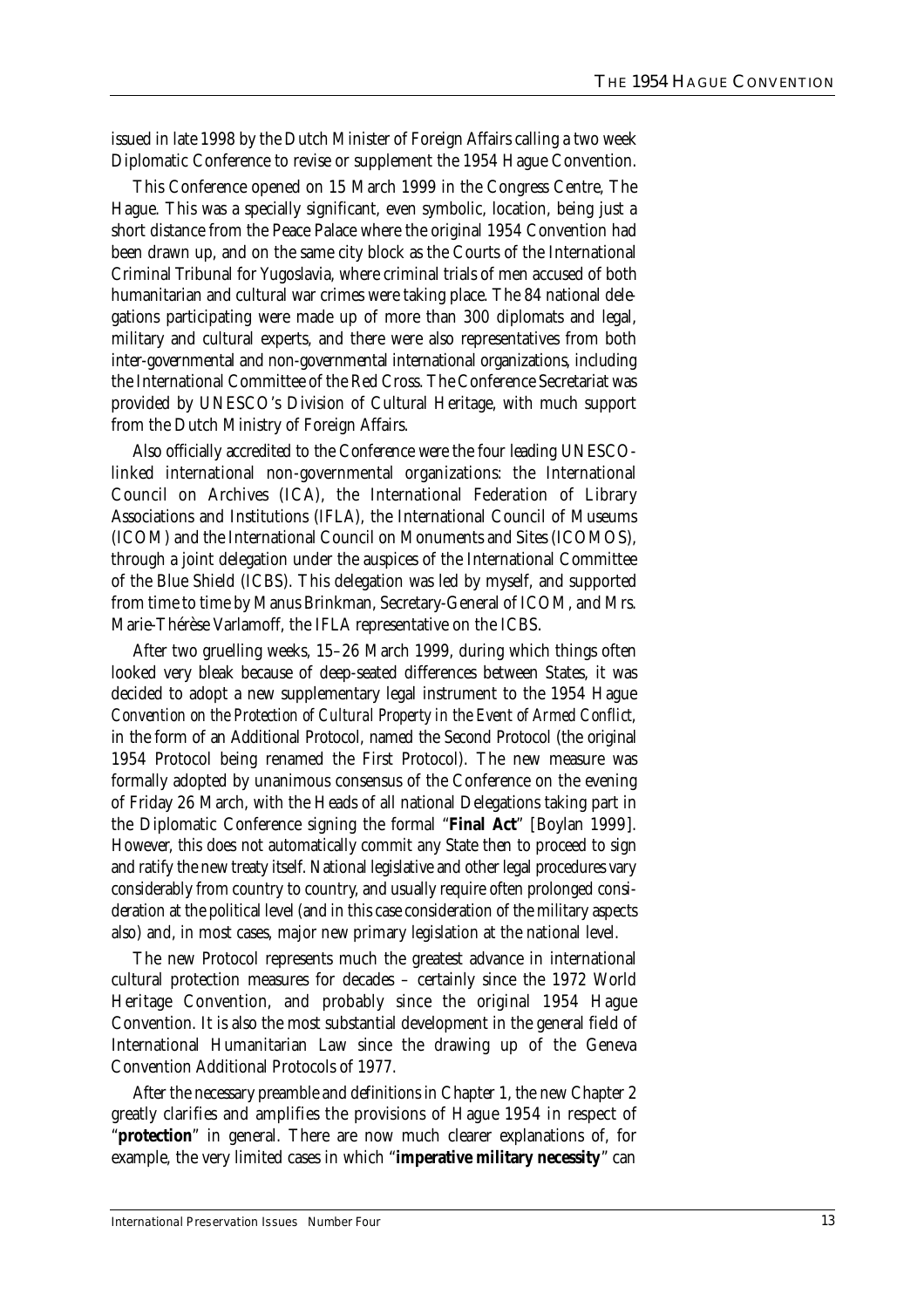be claimed in order to allow an attack on cultural property – in effect substantially reducing the possible use of this (a long-standing problem dating back to the original 1899 and 1907 Hague Laws of War). The obligations of States in relation to peacetime preparation and training have also been clarified and expanded, giving amongst many other things a major emphasis on the obligation to develop adequate inventories and catalogues of both monuments and sites and museum collections. The Chapter also clarifies (and limits very considerably) what an occupying power may do in relation to cultural property within occupied territories, placing very narrow limits on archaeological excavations and the alteration or change of use of cultural property, and requiring the occupying power to prohibit and prevent all illicit export, removal or change of ownership of cultural property.

Chapter 3 creates a new category of "**Exceptional Protection**" for the most important sites, monuments and institutions. This will be an international designation publicised in advance (rather along the lines of the World Heritage List under the 1972 *World Heritage Convention*). The detailed provisions restrict even further than the new Chapter 2 provisions the 1954 "**Imperative Military Necessity**" exemption: even in the case of gross misuse by the enemy, it will be lawful to attack or retaliate only if the cultural property is currently being actually used in direct support of the fighting etc., and even then there must be no reasonable alternative. Further, any military response must always be proportionate to the risk and strictly limited in both nature and time.

One of the two areas in which there is a very major advance in international humanitarian law and international criminal law is the new Chapter 4. This establishes a range of five new explicit crimes in relation to breaches of cultural protection and respect contrary to either the original 1954 Convention, the First Protocol, or the cultural protection provisions of the 1977 Additional Geneva Protocols. States adopting the 1999 Protocol will have to legislate for these and in normal cases will be expected to prosecute such crimes in their normal civilian or military courts. However, there is also provision for universal international jurisdiction – giving the possibility of criminal prosecution anywhere else in the world, at least within a State Party to the Second Protocol, and the most serious new crimes will be extraditable. These provisions, perhaps above all others, will require major new legislation at the national level in the case of each country adopting it, and for this reason alone the process of ratification will inevitably be a relatively slow one.

Chapter 5 deals with non-international conflicts, such as civil wars and internal "**liberation**" conflicts, and aims to clarify and strengthen considerably the Hague 1954 provisions, which above all others been consistently ignored by rebel and other irregular forces, as well as by the defending national forces at times. The "**cultural war crimes**" provisions (including universal international jurisdiction) of Chapter 4 will apply unambiguously to such conflicts in future. The other major advance and significant innovation is Chapter 6, which establishes for the first time permanent institutional arrangements in respect of the application of the 1954 Convention. There will be two-yearly meetings of the States Parties (compared with a 22 year gap between the 1973 and 1995 meetings!), and the States will elect a twelve member "**Committee for the protection of cultural property in the event of armed conflict**" which will meet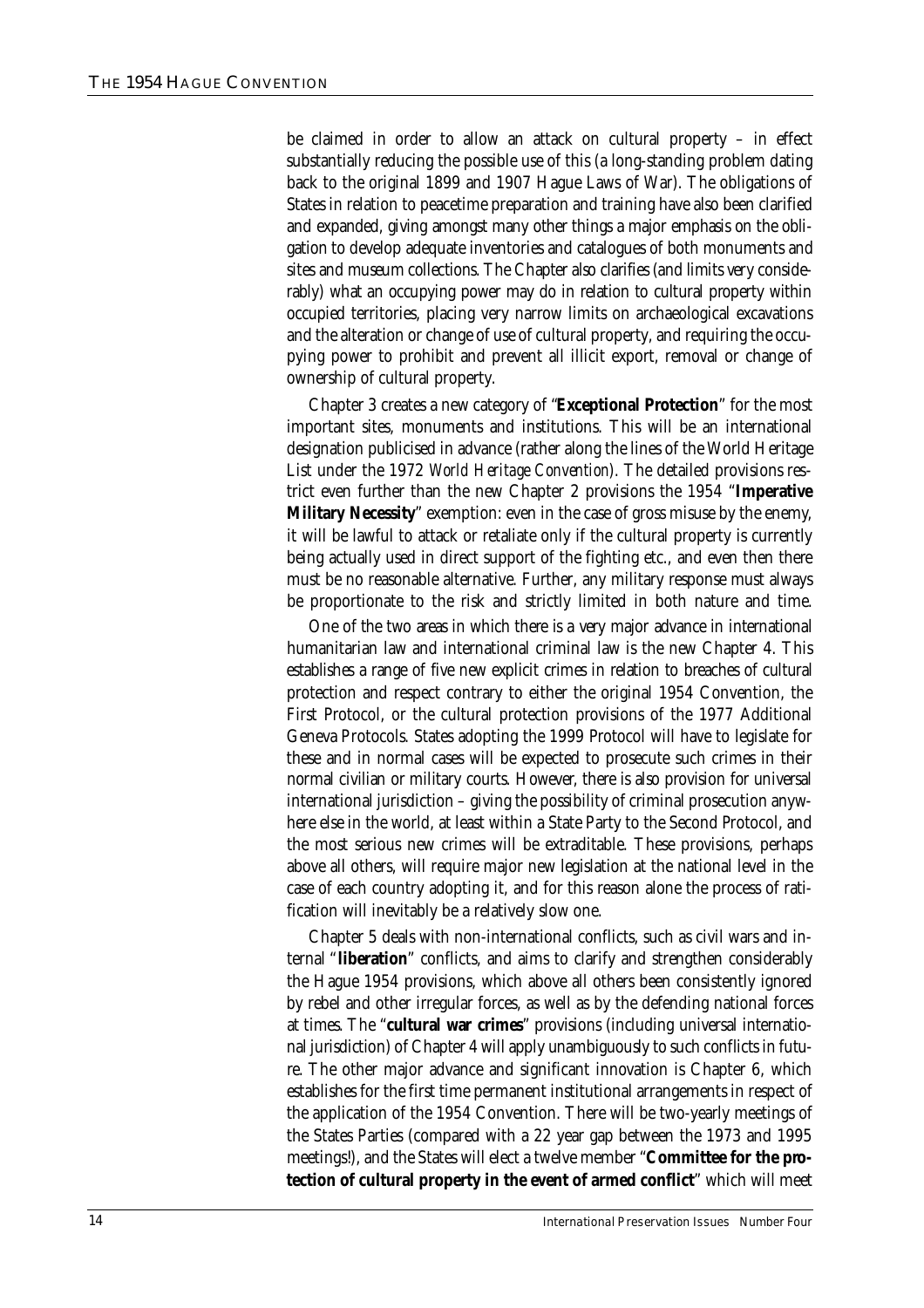Translator's note: special thanks to Michèle Battisti (ADBS) to whom I've borrowed

THE 1954 HAGUE CONVENTION

at least once a year, and more frequently in cases of urgency. The Committee will have a duty to monitor and promote generally, and consider applications for both "**Exceptional Protection**" and financial assistance from a (voluntary contributions) Fund to be established under the Protocol.

For the first time there will be a clear role for "**civil society**" – represented by the non-governmental sector – within the Hague Convention system. The International Committee of the Blue Shield (by name) and its constituent "**eminent professional organizations**", i.e. the four UNESCO-recognized world NGOs for archives (ICA), libraries (IFLA), monuments and sites (ICOMOS), and museums (ICOM), together with ICCROM and the International Committee of the Red Cross, will have important standing advisory roles in relation to the Committee and the regular meetings of States Parties. They will also be consulted on proposals such as the new "**Exceptional will have Protection**" designation under Chapter 3, and an advisory role in the implementation of the new Second Protocol Committee and its work at all levels, (paralleling directly the official role that ICOMOS and ICCROM have had under the World Heritage Convention since 1972).

Chapter 7 strengthens the 1954 provision in relation to information, training etc. about the Convention, Protocols and general principles of cultural protection. There is now a call for States to raise awareness among the general public and within the education system, not just among military personnel and cultural sector officials, as in the 1954 text (This important development had to be non-binding in the final text because of the large number of federated States where the central government no longer controls or influences directly the school curriculum – though there remains a further important recognition of the importance and role attached to "**civil society**" and public opinion nevertheless).

As indicated above, with highly important constitutional issues to be addressed at the national level, such as the further extension of the principle of international jurisdiction for the most serious of the new, explicitly designated, war crimes, it will take a significant length of time for each country to go through the process of first gaining national government approval for the principles of the Second Protocol, and then legislating to bring it into effect. Further, the Protocol will only come into effect when at least twenty States have deposited formal instruments of ratification with the Director-General of UNESCO – a process that will clearly take several years. It was however, encouraging to see that by Monday 17 May 1999, during the week of celebrations to mark the 100<sup>th</sup> anniversary of the 1899 Hague Peace Conference and Convention, and less than two months after the Diplomatic Conference, and now (June 2002) 44 States are signatories and 12 (or the required minimum of 20 to bring it into force) have formally ratified the Second Protocol, so there is every reason to hope that the new Hague Convention regime will be operating by the time of the Convention's 50<sup>th</sup> anniversary in 2004.

*Patrick Boylan directed major regional museums, arts and archives services in England for 23 years before becoming Professor of Heritage Policy and Management at City University London in 1990. A former Vi c e - President of the International Council of Museums (ICOM) and t h rough this a founder member of ICBS, he has been working on the protection of culture in times of war for UNESCO, governments and other bodies for more than 10 years.*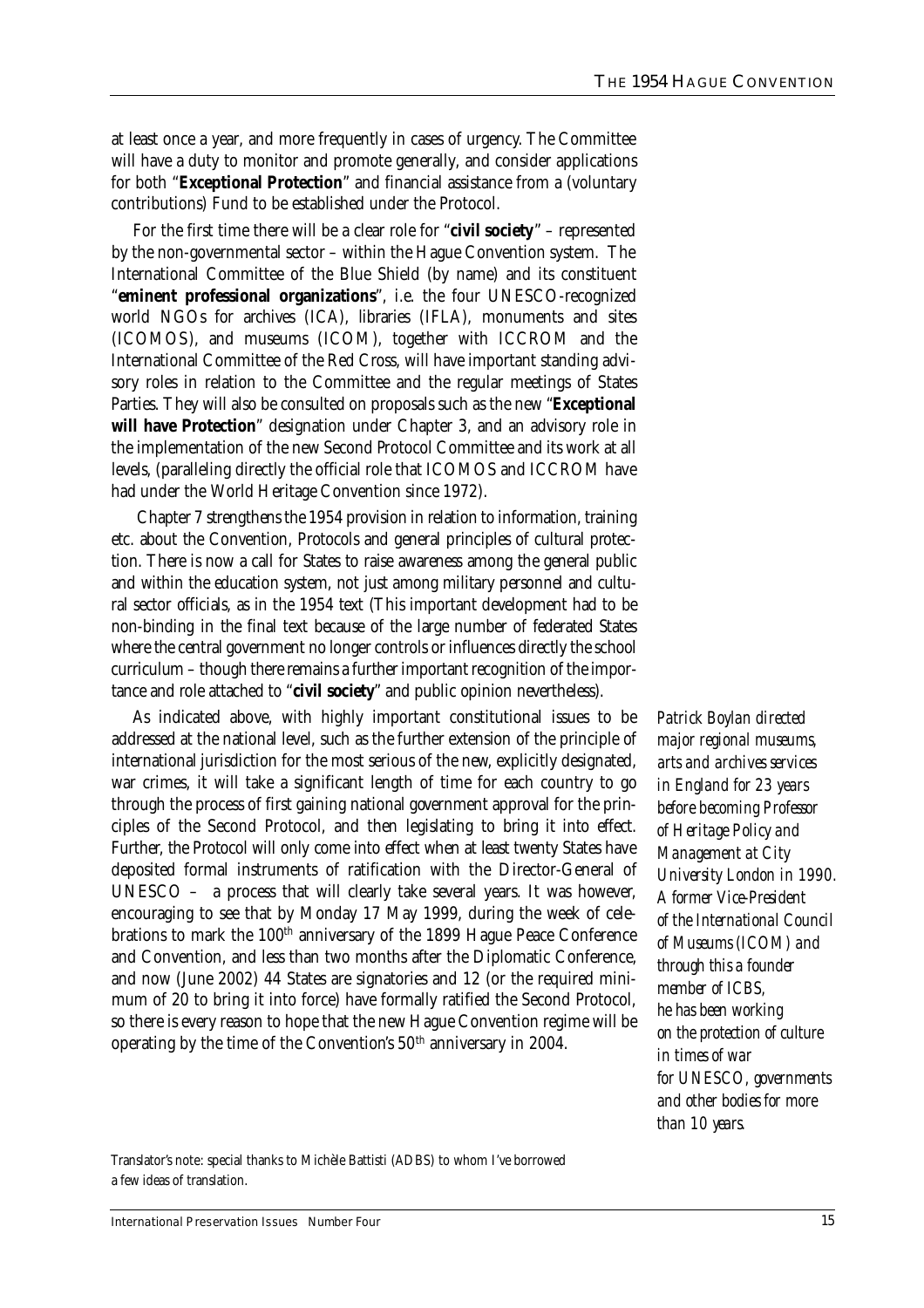### THE BLUE SHIFLD: SYMBOL OF CULTURAL HERITAGE PROTECTION *by George Ma c Kenzie, National Archives of Scotland*

Our vision is that in time the Blue Shield symbol should become for cultural heritage protection what the Red Cross is for humanitarian protection.

The Blue Shield is the symbol specified in the 1954 Hague Convention for marking cultural sites to give them protection from attack in the event of armed conflict. It is also the name of an international committee set up in 1996 to work to protect the world's cultural heritage threatened by wars and natural disasters.

The International Committee of the Blue Shield (ICBS) brings together the knowledge, experience and international networks of four expert organisations: the International Council on Archives (ICA), the International Council of Museums (ICOM), the International Council on Monuments and Sites (ICOMOS), and the International Federation of Library Associations and Institutions (IFLA). These represent an unrivalled body of expertise to advise and assist in responding to events such as war in former Yugoslavia or Afghanistan, hurricane damage in Central America or earthquakes in the Far East. ICBS is international, independent and professional.

The ICBS works for the protection of the world's cultural heritage, in particular by:

- ◆ encouraging safeguarding and respect for cultural property and promoting risk preparedness;
- ◆ training experts at national and regional level to prevent, control and recover from disasters;
- ◆ facilitating international responses to threats or emergencies threatening cultural property;
- ◆ co-operating with other bodies including UNESCO, the International Centre for the Study of the Preservation and Restoration of Cultural Property (ICCROM) and the International Committee of the Red Cross (ICRC).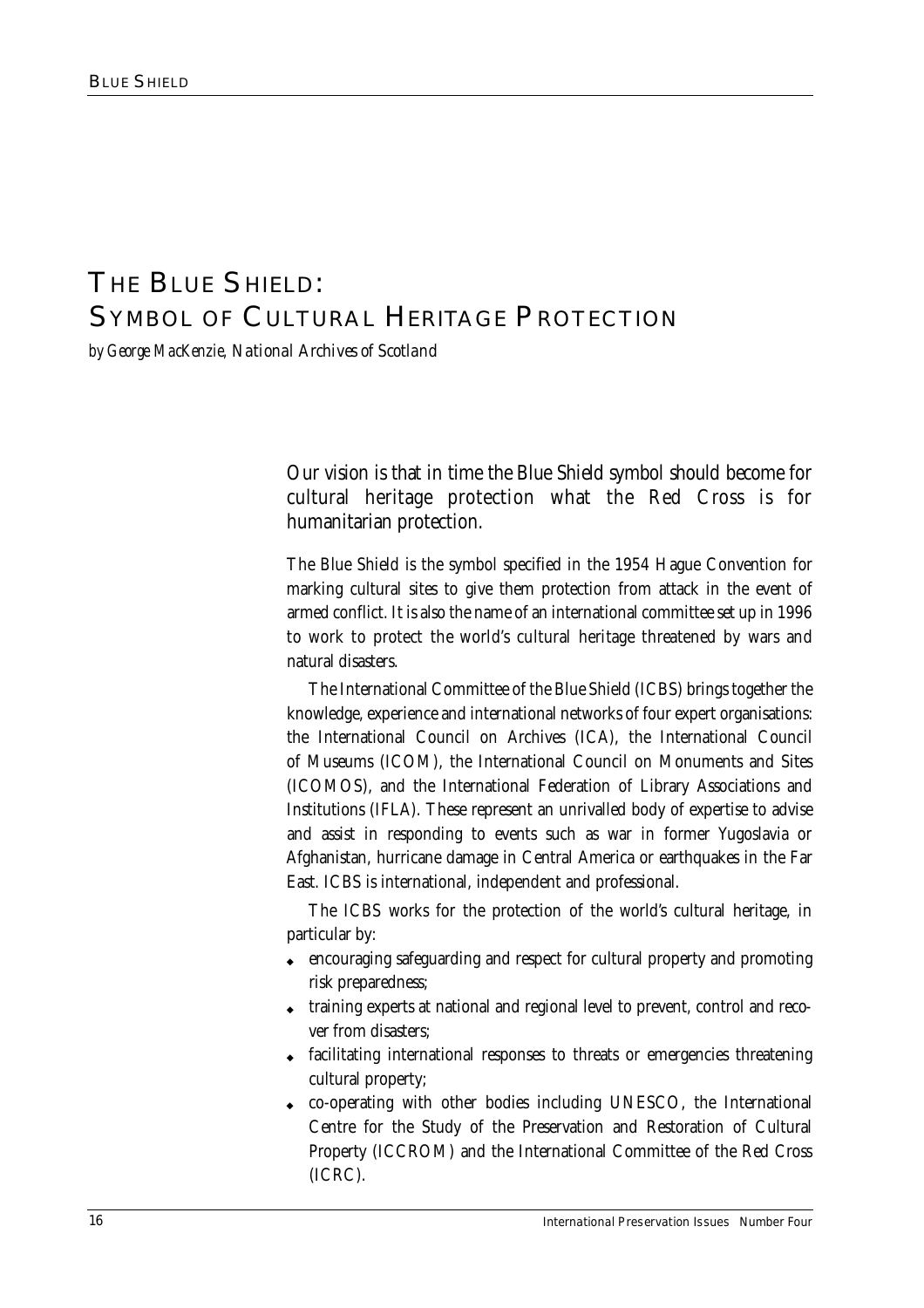#### RADENCI DECLARATION

A seminar was held in Radenci, Slovenia, in November 1998, to train personnel to intervene following armed conflict or natural disasters. Participants from 12 countries, drawn from museums, archives, libraries and historic buildings, spent a week discussing strategies and tactics for dealing with disasters. Case studies on war damage in Bosnia and Croatia, flood damage in Poland, earthquake damage in Italy, together with the experiences of Dutch and Swedish military personnel, including a former UN commander in Bosnia, provided the raw material for the seminar, which was targeted at personnel in Eastern and Southern Europe.

The seminar drafted a joint statement, to be known as the Radenci Declaration calling for:

- ◆ the protection, safeguard and respect of cultural property in both normal and exceptional situations - to be included in national policies and programmes;
- ◆ strategies to assess and reduce risk and to improve response capacity in the event of threat to cultural property to be developed;
- ◆ institutions caring for the cultural heritage, to integrate risk preparedness and management within their activities.

#### NEW PROTOCOL TO THE HAGUE CONVENTION

The ICBS has actively worked for the revision of the 1954 Hague Convention for protecting cultural heritage in armed conflict, believing that the preservation of cultural property is of great importance for all peoples of the world. ICBS welcomes the new Protocol agreed in The Hague in 1999, which gives clearer and increased protection, and extends the ability to prosecute those who breach it.

The new Protocol also established an inter-governmental committee of states to monitor and review the operation of the Convention. UNESCO is responsible for organising the committee. The ICBS, together with the ICRC and ICCROM, is given a specific advisory role to this new committee. The recognition of ICBS in the new Protocol is unprecedented, and adds weight to its work in national and international circles. ICBS regularly surveys the world's t rouble spots for cultural heritage and identifies areas for co-operation, in conjunction with the other international bodies.

#### TO MARK OR NOT TO MARK?

One question arises frequently in discussion: does using the Blue Shield symbol help to protect the building or site, or does it, as some recent experience indicates, mark it out as a target for hostile forces? Whilst recognising the danger, the ICBS is strongly in favour of marking, since without it the full protection of international law will not be available to cultural sites and their contents. After all, the Red Cross symbol has on occasions been attacked in 20 century conflicts, yet there is no suggestion that it should not be used.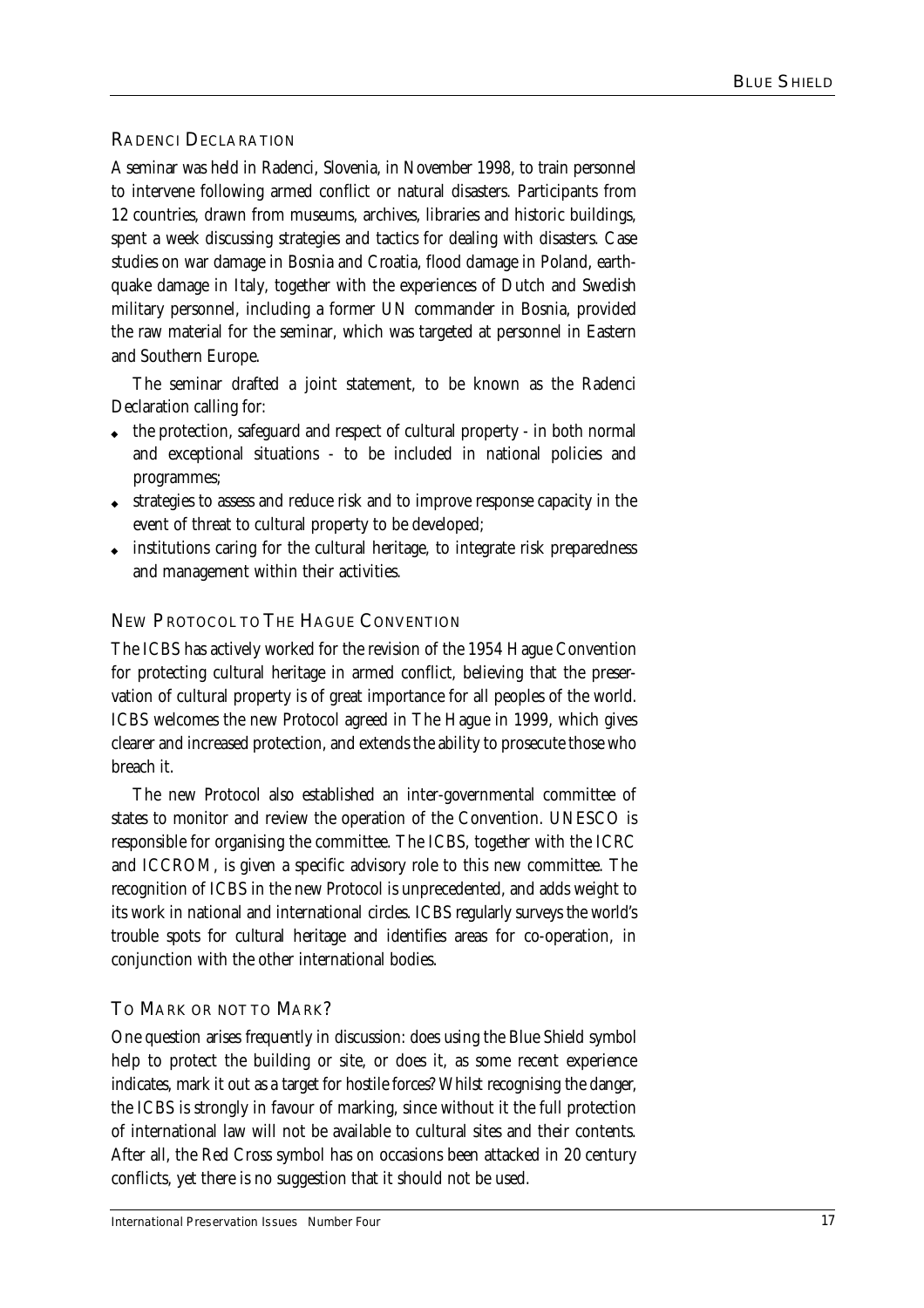#### NATIONAL BLUE SHIELD COMMITTEES

It is vital that the international initiative is taken up and supported by local initiatives. Blue Shield Committees have already been formed in a number of countries including Belgium, France, the Netherlands, Poland and the United Kingdom.

ICBS works to encourage the formation of other national Blue Shield committees, drawing in the different cultural heritage organisations and institutions. To facilitate this, ICBS has established a series of principles which all national committees must respect. The first is that the different organisations should support joint actions with each other, which will increase their effectiveness and avoid duplication of effort. Second, each of the organisations represented on the committee must respect the independence of the others. Third, the committee must remain neutral, avoiding political controversy, and also maintaining balance between the interests of the different organisations. Fourth, the committee must uphold the highest professional standards, including mutual respect for the professional values of other members. Fifth, the committee must respect the diversity of cultural identity. Sixth, the committee must always work on a not for profit basis.

National committees can multiply effectiveness by bringing together the different professions, local and national governments, the emergency services and the armed forces. They can provide a forum to improve emergency preparedness by sharing experiences and exchanging information. They can provide a focus for raising national awareness of the threats to cultural heritage. They can also promote the ratification and implementation by national governments of the Hague Convention and associated Protocols.

The great strength of Blue Shield is that it is cross-sectoral, bringing together professions and institutions across the cultural spectrum. By pooling their expertise, and drawing in military authorities and emergency services, the Blue Shield offers a powerful model for managing disaster risks at a national level.

*George MacKenzie has been Keeper of the Records of Scotland (Head of the National Archives of Scotland), since January 2001. He worked for the International Council on Archives as Deputy Secretary General in their Paris office for two years (1995-1996) where he directed the professional programme and carried out missions for UNESCO to Bosnia. He represented ICA on the International Committee of the Blue Shield until 2001.*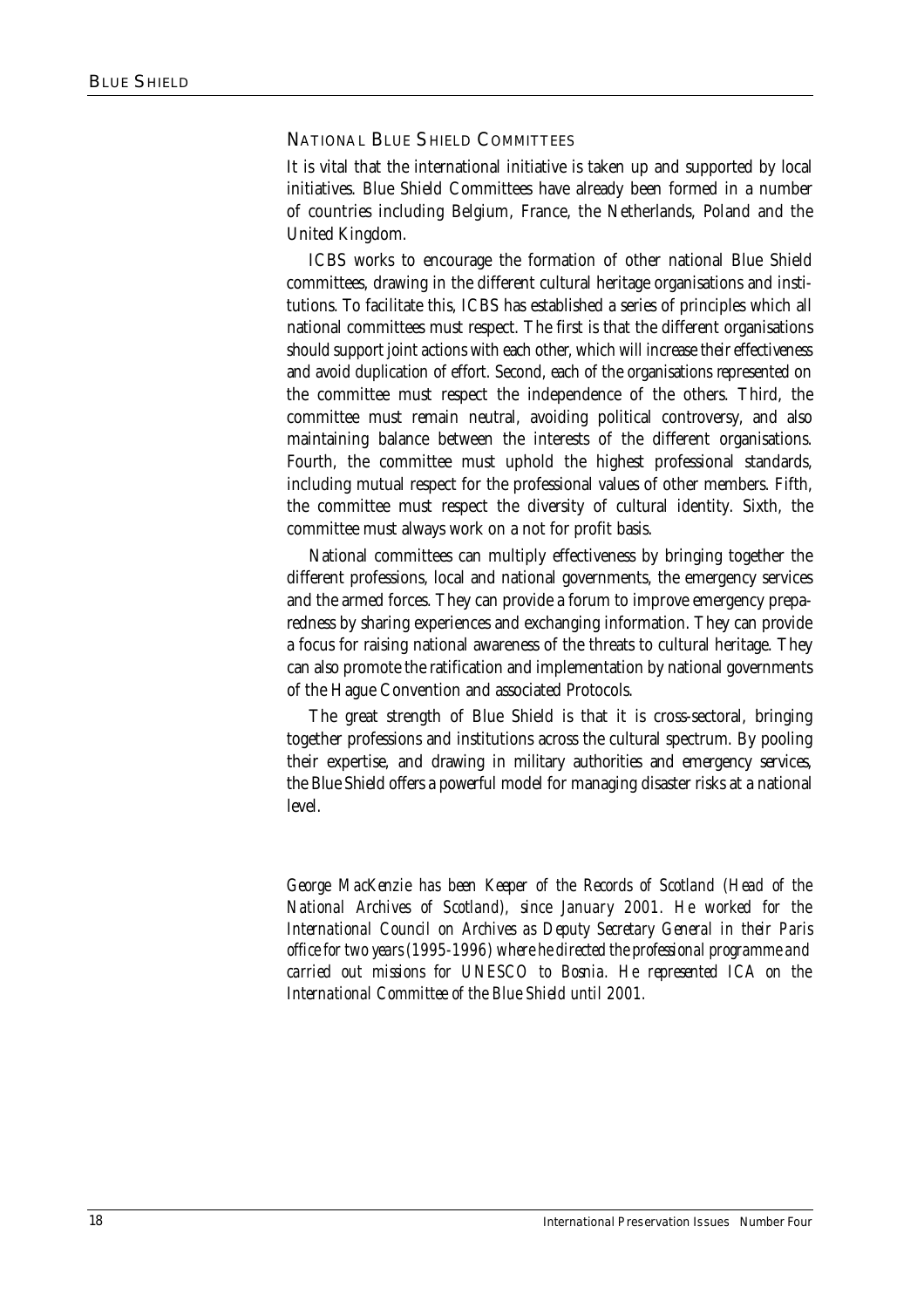# DISASTER PLANS AS A PRIORITY: DEVELOPMENT AND IMPLEMENTATION

*by Marie-Thérèse Varlamoff, Director of IFLA Preservation and Conservation Core Activity (PAC)* 

Everyone, even those who are not librarians, keep in mind major disasters such as the fire of the Library of Alexandria, the floods in Florence of 1966 or the destruction of the Library of Sarajevo. Unfortunately, there is a wide range of examples: today, the increasing number of civil wars, ethnic conflicts and acts of terrorism daily threaten our cultural heritage as the two last world wars did it in the past. We must also include natural disasters, some of which are un predictable, and human mistakes that open the way to numerous and unfortunately recurring disasters.

#### 1-VARIOUS TYPES OF DISASTERS

Usually, a distinction is made between natural disasters and damages caused by man. However, I do not think that this distinction is the most relevant; actually, we often notice, in both groups, the same causes and consequences. So I will just rapidly point out the most frequent types of disasters that is to say:

- ◆ fires,
- ◆ floods or water damage,
- ◆ chemical attacks,
- ◆ power failures,
- ◆ time damages.

Those disasters are due:

- ◆ to the intent to destroy
	- war
	- terrorism
	- vandalism
- ◆ to carelessness
	- building deficiencies
	- maintenance deficiencies
	- poor storage conditions and poor environmental control
- ◆ or more simply to nature, in which case, they are called natural disasters:
	- earthquakes,
	- landslides,
	- floods,
	- hurricanes, storms, lightning,
	- volcanic eruptions,
	- tsunamis.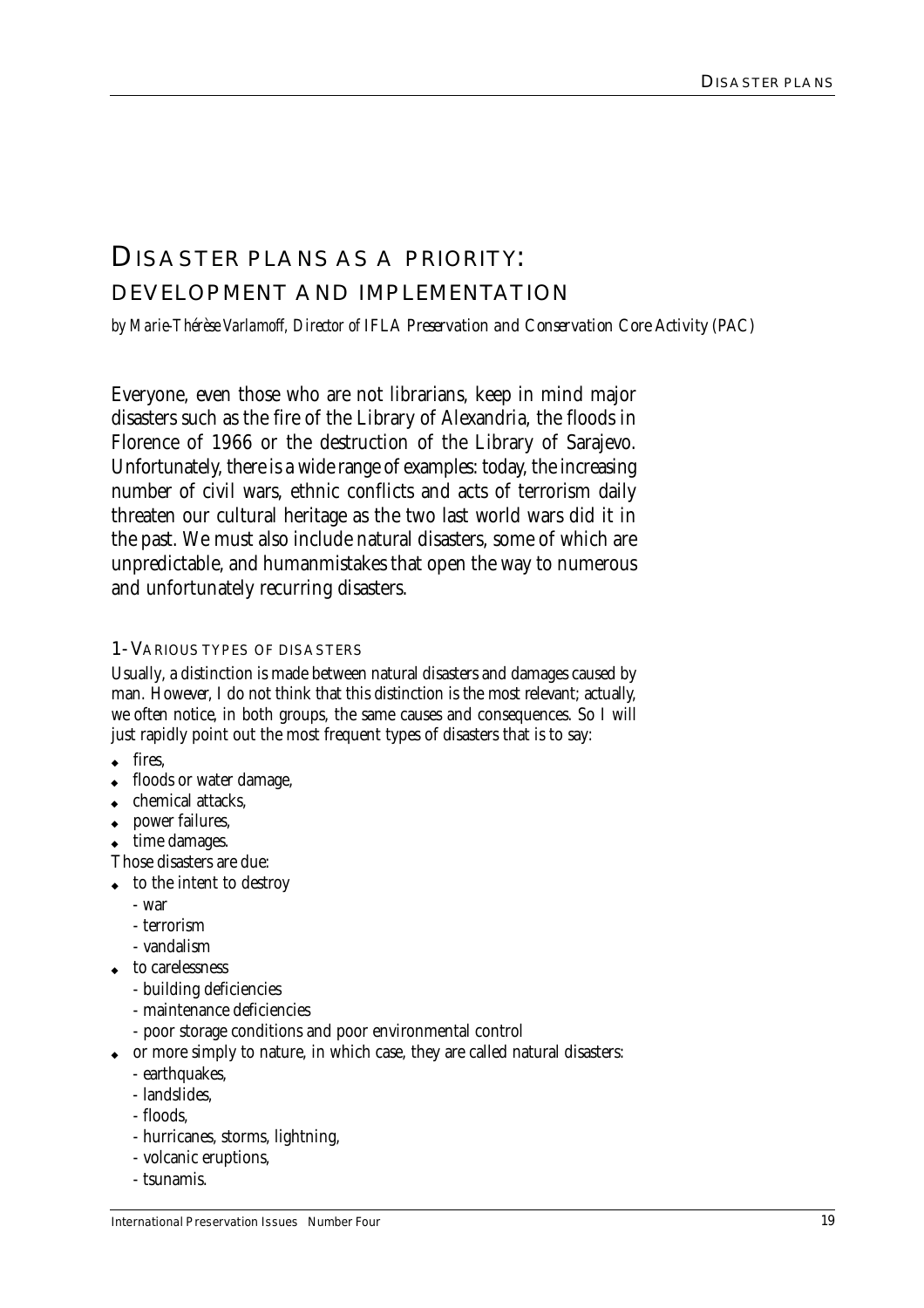#### 2-WHAT TO DO IN CASE OF DISASTER?

What can we do when confronted with this range of potential risks? Of course, it is impossible to:

◆ get rid of all the factors relating to specific conflicts in which the cultural heritage becomes a target for destruction. That was the case, not so long ago, during the ethnic conflicts in Kosovo or Sierra Leone (not to mention others) where the destruction of either the Library or the Archives was the main goal.

It is also impossible to:

◆ stop natural disasters. What to do when you are facing an earthquake, a volcanic eruption or a huge rise in the water level?

But, obviously, even if we are powerless in front of the outburst of terrestrial and celestial forces, we still have the possibility to:

• take all known and possible measures to minimize the consequences of such disasters

In conclusion, we need to set up a disaster plan including preventive measures to take, long before the disaster strikes, and relating to the building, the equipment, the staff training, the emergency response…

#### 3-WHAT IS A DISASTER PLAN?

A disaster plan is a written document (this point is very important) which points out the measures to take in case of disaster, and the emergency procedures to adhere to when the disaster strikes. It includes the list of emergency procedures and recommendations, as well as updated lists of resource people to contact when the crisis arises, of suppliers and service providers. The disaster plan must also point out the collections for priority rescue and contain the building floor-plans mentioning the location of these collections and technical strategic sensitive points (electrical, cut-off and water supply points, fire extinguishers…)

#### 3-1 People involved

The disaster plan is intended for the entire staff of the institution; but it will not be efficient unless it is accepted by directors. Different members of the staff will be provided with specific responsibilities; this shall be done according to their abilities, not to their status. That is why a storage area employee who has been working at the library for twenty years is more qualified than a recently appointed deputy director to select water-damaged items to be evacuated from the shelves. It would be useless as well for this director himself to proceed to the rescue of the documents. His job is to coordinate operations with the emergency services (firemen for example) and to keep in touch with the local (mayor), district (prefect) or national (minister) services.

If the managerial team is not involved from the very beginning in the working-out and implementation of the disaster plan, we run the risk of losing the necessary funding:

- ◆ to buy emergency equipment supplies,
- ◆ to change certain elements of the structure and provide the buildings with appropriate equipment,

and we will not have the possibility to achieve: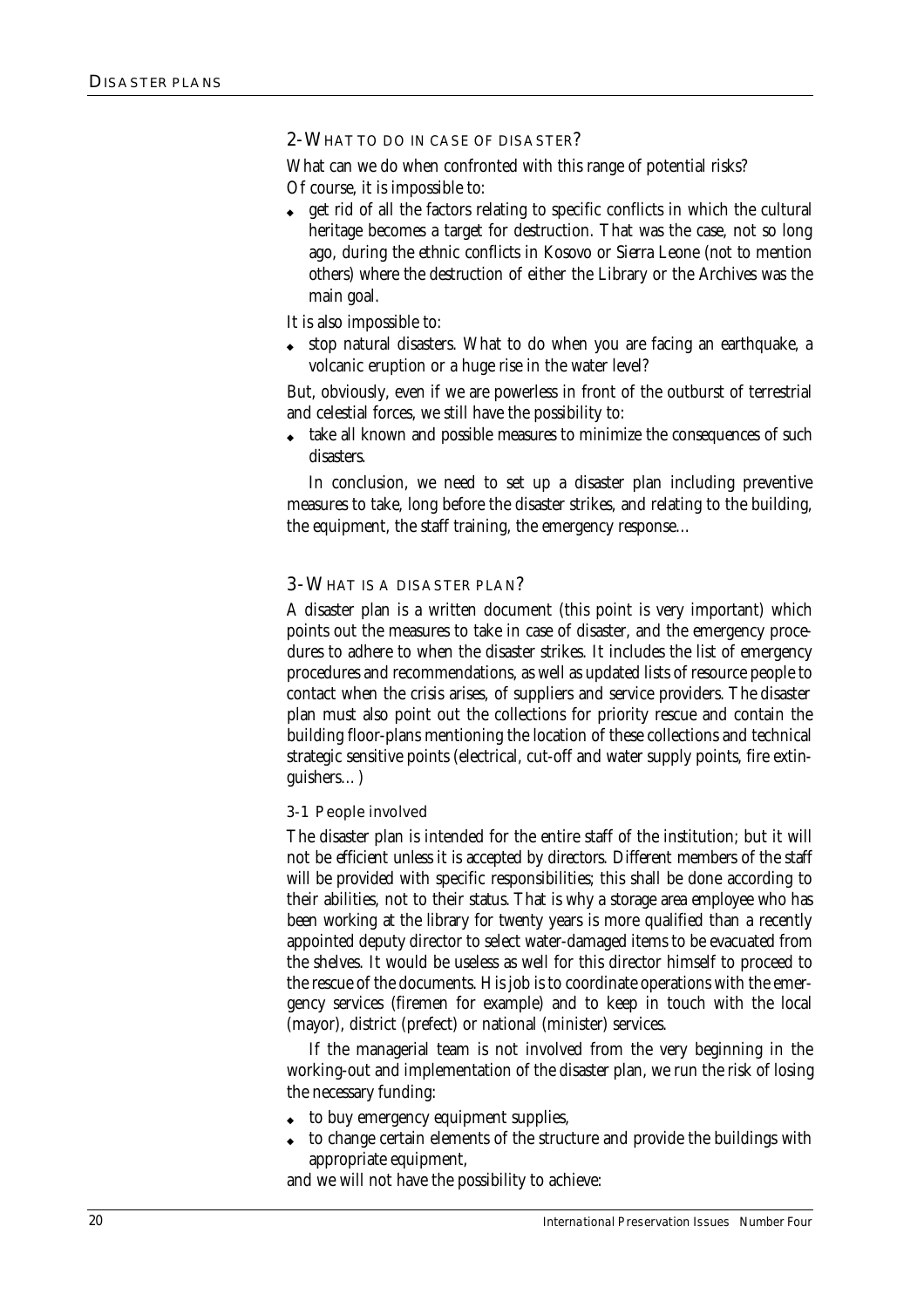- ◆ staff training (response, handling of damaged collections…);
- ◆ compilation of the list of documents for priority rescue;
- ◆ contacts with local authorities and emergency services;
- ◆ essential daily updating of the disaster plan.

#### 3-2 Lists

The disaster plan will include the list of:

- ◆ phone numbers of emergency units:
- ◆ people in the library who might be able to help in case of disaster and the extent of their intervention. The list will also mention what kind of responsibility they will be given, namely the composition of the various teams and how people can be contacted rapidly (name / address, home, office / phone-numbers: home, office, mobile);
- ◆ external staff capable of providing help;
	- staff working in other neighbouring cultural institutions,
	- consultants,
	- volunteers,
- ◆ suppliers (cardboards, blotting papers, gloves, towels…);
- service providers (transporters, freezer-companies, decontamination centers…).

#### 3-3 Budgetary and administrative measures

The plan also includes budgetary and administrative measures to take and to adhere to in case of emergency as well as copies of insurance contracts. Finally, it gives a range of details about rescue procedures and staff instructions:

- ◆ location of collections,
- ◆ rescue priorities,
- ◆ handling of damaged collections according to the various types of disasters and documents.

#### 3-4 Premises

Moreover, the disaster plan includes plans of the premises, the technical areas (water, electric power, extinguishers, emergency exits).

While the disaster plan is being drafted, it is essential to provide oneself with the material means which will allow the institution to cope efficiently and as soon as possible with a disaster, even (and most of all) a minor disaster. Placing rescue kits or carts with essential response equipment in strategic sensitive points of the building, will help to avoid loosing precious time later on.

#### 3-5 Back up copies

In case of major disaster, fire, explosion, or bombing for example, the collections and their inventories or catalogues might be partly or totally destroyed. According to the budget available and the value of the items, it is wiser to make copies of the most important documents, and to store them off-site. This is particularly recommended for catalogues; actually, making copies facilitates a precise and detailed idea of what has been lost, and consequently makes it possible to reorganize the collection some day, either by acquiring documents still available on the market or by duplicating them (microforms or digital copies) thanks to collections stored in other libraries.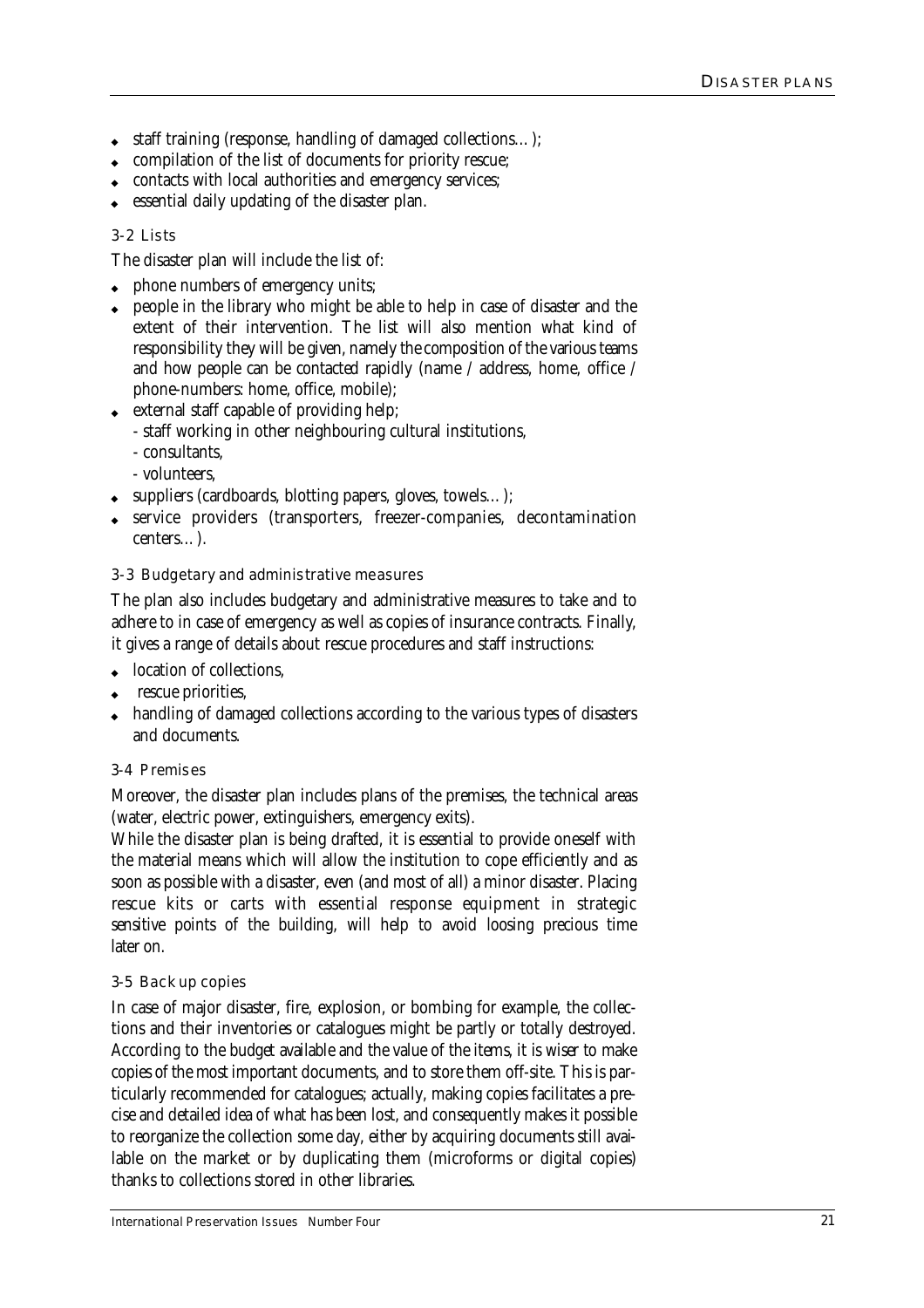#### 4-RESCUE PROCEDURES

When a disaster strikes, the evacuation of people is often made immediately, and when the staff is allowed to re-enter the site, it is many hours later and for a limited time. It is, however, essential that the building be secured and that firemen allow entry for a limited period of time, at least at the beginning.

Everybody knows that, particularly in case of flood, it is necessary to act immediately because two or three days might be enough to ruin water-damaged documents. This is why we must carry out the emergency response as soon as possible. However, and I would like to focus on this point, saving time is important, but it is better to spend a few minutes to decide on the best emergency strategy than hurrying around erratically, which would only lead to chaos and handling mistakes. So it is better to think before doing, to calmly define a strategy for action and then to follow the different steps, remaining open-minded to changes in case new parameters arise.

We must be attentive to the security and comfort of the staff taking part in the rescue. To achieve this, we must:

- ◆ be sure that, in case of major natural disaster, people appointed to take part in the rescue have been reassured about the situation of their family and property;
- increase the number of teams and make them work in short rotations; actually, working in a hurry, in difficult environmental and climatic conditions is often much more tiring;
- plan to provide (if necessary) rescuers with good equipment (boots, raincoats, pullovers, blankets, glasses, gloves…);
- ◆ plan to provide refreshments.

In the days following the disaster, it will probably be necessary to plan psychological support sessions for employees who witnessed their life's work fade away.

#### 5-FOR A BETTER EFFICIENCY

There is no perfect disaster plan, and it is only by drawing up a list of a disaster consequences that its efficiency may be appreciated and its shortcomings revealed. However, using common sense prevents making mistakes. We've seen that the disaster plan is a written document, but there is a long way from theory to practice. So we'll need to:

- train the staff. Time dedicated to theoretical training and the way to face potential risks will be complemented by disaster workshops and technical sessions. Topics may include for example the handling of damaged documents. This is an important operation which needs time and money; nonetheless, that is the only way to be sure that the emergency units are efficient when the disaster strikes;
- well in advance, it is necessary to get in touch with emergency services (firemen in particular), local or district administrative services which might be called for help in case of disaster. Every workshop dedicated to library specific problems, from discussing equipment and response measures to the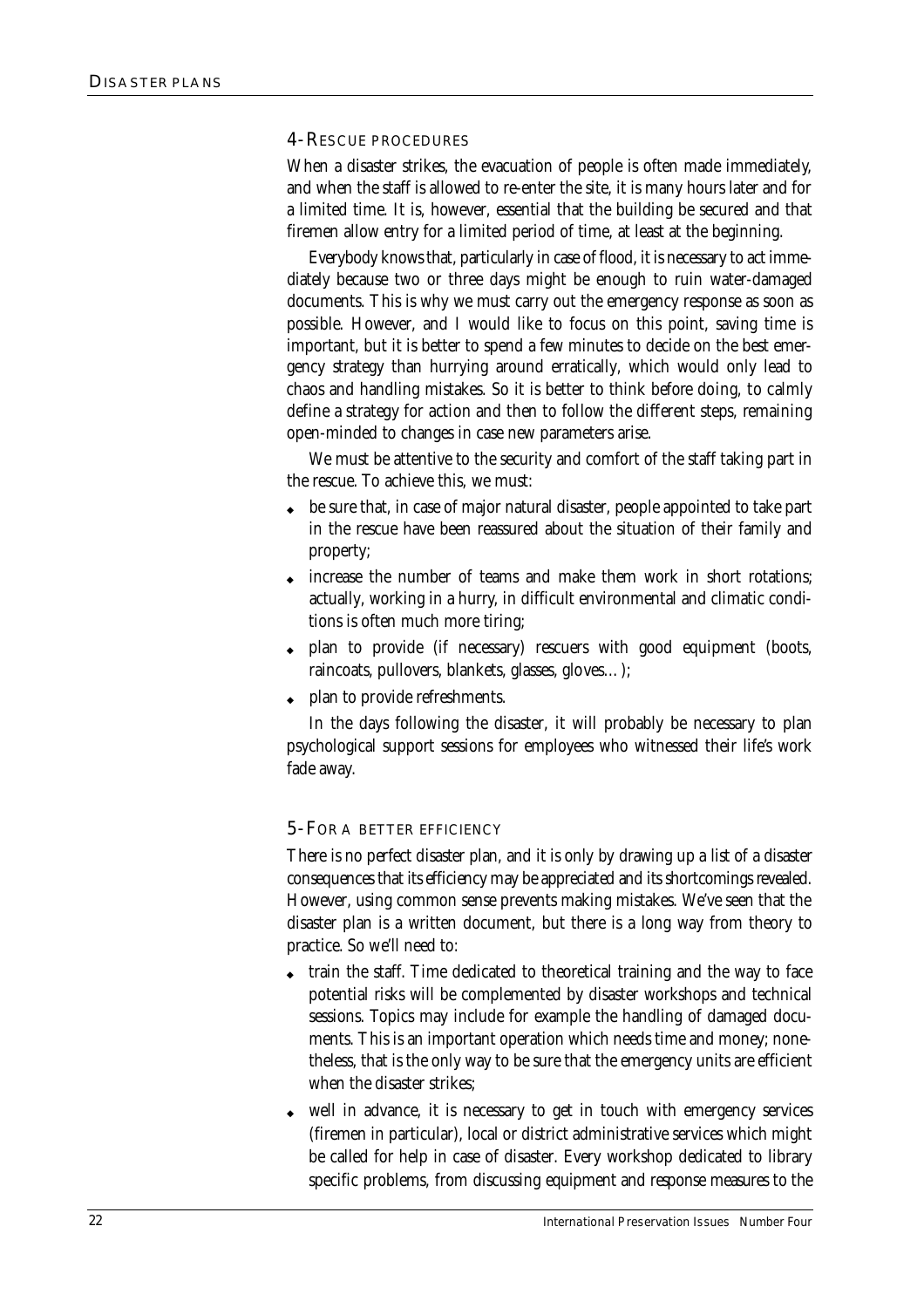handling of documents, is a positive experience. Eventually, it is advised to get in touch with people heading neighbouring cultural institutions: museums, archives... in order to make a list of available resources, to organize joint trainings and to help one another in case of major disaster.

When the plan has been written, the work is far from being done yet. It is necessary:

- ◆ to make it known, namely to deliver it to the whole staff by:
	- placing it in strategic sensitive areas;
	- distributing technical rescue cards to the services involved (conservation, storing areas…);
- ◆ to update it regularly, paying particular attention to lists, addresses and phone numbers. This job requires attention to detail and may take a long time in large institutions. There will be one leader designated for this job;
- $\bullet$  to test it if possible and re-conduct the tests regularly;
- ◆ to set up organized teams: volunteers, whether they be part of the staff or not, will have to follow orders given by team leaders who will follow orders given by the person in charge of rescue operations;
- to make a list of both human resources, equipment and services off-site and update it. The leader in charge of these lists might also be appointed to this task.The disaster plan is partly confidential (cf. personal addresses, phone numbers, location of valuable documents) which means that it must not be distributed to the whole staff.

There must be constant surveillance. A disaster plan will not keep a disaster from striking, whether it be a natural or a man-made disaster. So we must get and keep in touch with the prevention services namely those in charge of natural disasters (meteorology, seismic movements, floods...). Concerning minor or human inflicted damages, we must pay particular attention, after hours, when the building is closed, or when renovations are underway; actually, week-ends and holidays are the most favorable time for disasters to spread.

To conclude, I would like to invite all of you (if this has not been done already) to provide your library with a disaster plan. Too many institutions are still lacking them, and we are unfortunately inclined to think that disasters always happen to others. Whatever your present situation, either with or without a disaster plan, you must try to improve it, by paying particular attention to premises, equipment, preventive and response measures, training, even information. And if you are fortunate enough to be provided with a disaster plan, take care that it does not remain at a standstill. Test it, make it evolve. Trouble and expenses are inevitable; but they are nothing compared to what you would have to face in case of disaster.

Finally, don't work alone, help one another, join the Blue Shield by taking part in the creation of Blue Shield national committees in your own country, and working toward the creation of local branches of the Blue Shield in your own city.

*Marie-Thérèse Varlamoff has been Director of the Core Activity on Preservation and Conservation of IFLA (International Federation of Library Associations and Institutions) since 1994. She has held various positions as a librarian at the*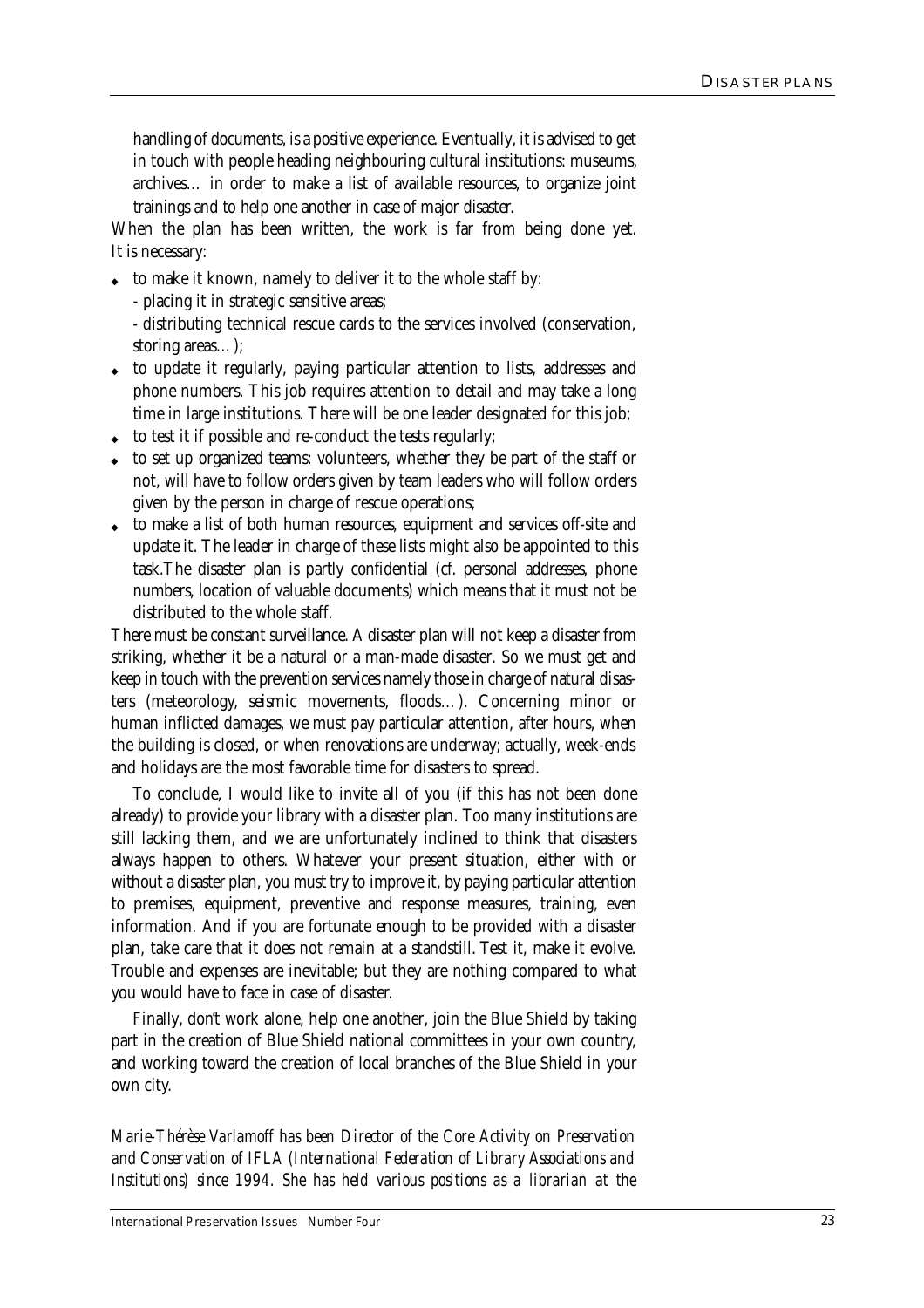*Bibliothèque nationale de France in Paris.*

*Author of many articles and co-author of surveys and books, she is the Director of all PAC publications among which "IFLA Principles for the Care and Handling of Library Material" and "International Preservation News".*

She has long been collaborating with the archival world, as a member of ICA *Committee on Preservation of Archives in Temperate Climates and as a founding member of JICPA (Joint IFLA-ICA Committee on Preservation in Africa).* 

*She is also a member of UNESCO "Memory of the World" Register Sub-Committee and Vice-Chair of the French National Committee of the Blue Shield.*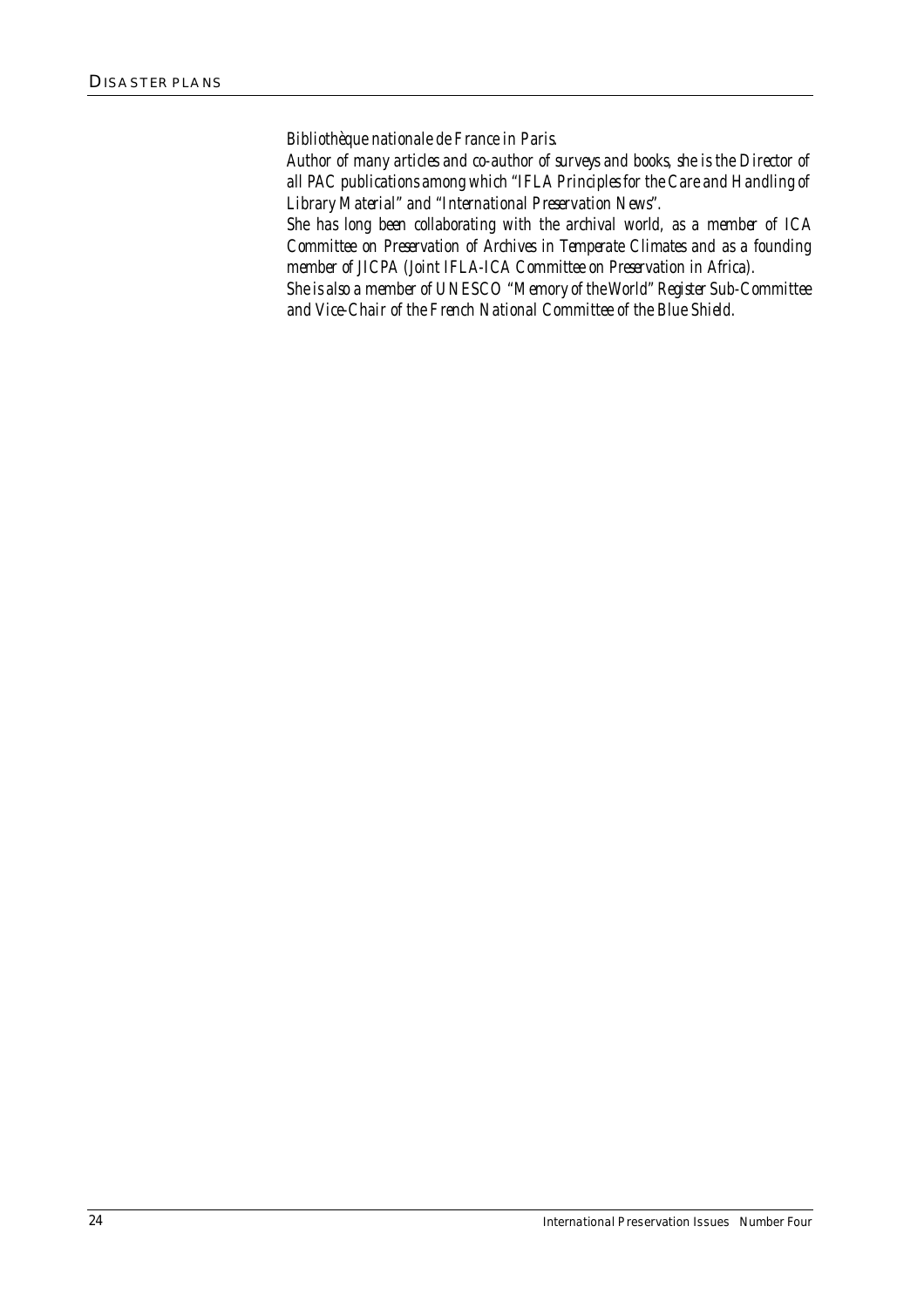### LESSONS FROM A DISASTER: 1966-2002

*by Antonia Ida Fontana, Director of the Biblioteca Nazionale Centrale di Firenze (National Library of Florence-NLF)*

#### **INTRODUCTION**

Floods in Prague and Dresden have dramatically taken the world of library back to an old episode destined not to remain a scientific case history but to be relived in the never ending struggle between Mankind and forces of Mother Nature. On this occasion I would like to address my country's heartfelt solidarity to the Central European colleagues and wish them a fast and successful recovery from the disaster, and if possible the same extraordinary international help enjoyed by the Library of Florence in those distant days.

The National Library of Florence is also willing to offer its help and expertise if needed.

I would like to thank IFLA-PAC Core Activity, and Mrs. Marie-Thérèse Varlamoff in particular, for enabling me to give evidence of what happened in 1966.

This paper would like to offer a series of clues for discussion: what priorities should be considered during rescue operations, and what mistakes should be avoided in the recovering phase?

Contrary to nowadays approach to natural disasters, in 1966, the Library of Florence could neither rely on a preventive policy for environment, nor on a pre-alert programme of rescue for citizens and cultural heritage. This has made more heroic the effort carried out by those who, with the only help of unprepared equipment and facilities, enabled the National Library of Florence to survive the tragedy and to join with intact enthusiasm the new Millennium.

#### 1-CHRONICLE OF AN UNFORETOLD DISASTER

From 1 p.m. on November the  $3<sup>rd</sup>$  1966 to 7 p.m. on the day after, an unceasing rain had kept falling on Florence, gaining the level of 200 millimetres of water.

During the night of November the 4<sup>th</sup>, the river flooded and a wave made of water, mud, fuel (belonging to the central heating of the neighbouring houses) struck the sleeping city. The library, laying on the right bank of the Arno river, became an easy target. Its basement and ground floor were flooded up to 1 metre height.

#### **First rescue activities of the staff, the help from volunteers and international cooperation**

Dr. Casamassima, Director, and two members of the staff, Mr. Manetti and

**Thursday 3rd November 1966**

**Friday 4th November 1966**

**Saturday 5th November 1966**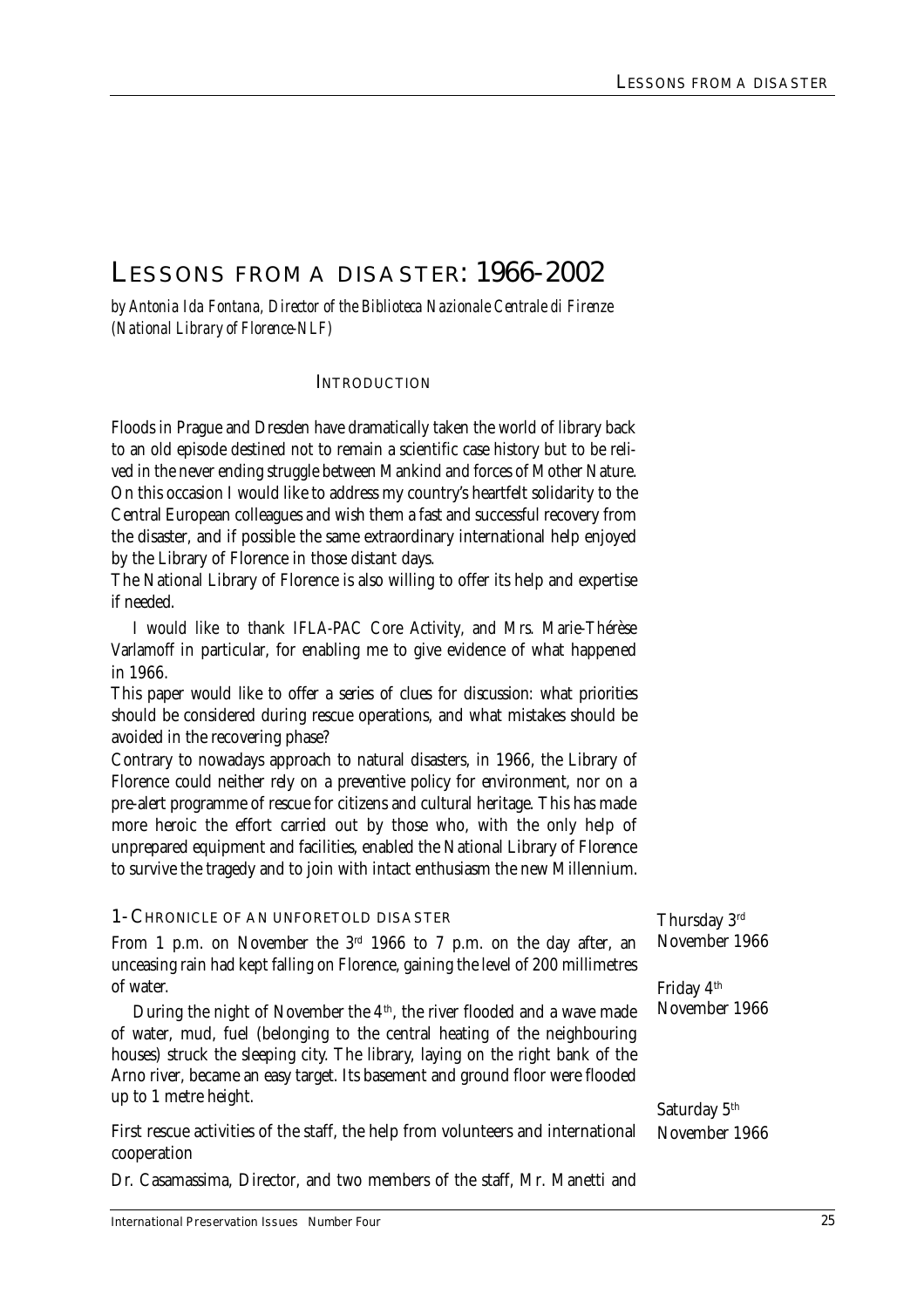Mr. Baglioni, both of whom will soon after be charged of managing all of the emergency actions, went into the library with the four resident keepers of the building.

Floodwaters were beginning to subside, leaving behind the effects of a blind destructive fury: gutted doors; electrical system, plumbing heating equipments and water system damaged; catalogues covered with mud; books and library furnishings swept and spread on the floor. Nobody would be able to go in the basement before several days had passed.

Shovels and brooms were the basic tools needed to clear rooms, free doors and reintroduce the minimum security measures for safeguarding the part of cultural heritage spared by the flood.

Since Saturday, the  $5<sup>th</sup>$  of November in the evening, acting on a common impulse, a spontaneous stream of young people arrived on the disaster site. On their own or in group they offered their help and started to rescue books from mud with their bare hands.

Their number was destined to grow in the next days forming a small army of hundreds that would prove to be essential for the very first rescue operations.

At the same time international cooperation started to move. I would like to remember among the others the cooperation offered by UNESCO, CRIO (Committee to Rescue Italian Art), and the experts of the British Museum.

#### 2-COMPLEXITY OF RESCUE OPERATIONS

For the very first time the Italian world of libraries had to face the problem of a huge mass of books soaked and misshapened, with no national or international scientific reference for the management of a disaster of such a proportion, neither appropriate guidelines for undertaking first technical rescue operations. A brand new term made its appearance in the vocabulary of scientific case history: "mass restoration".

Not considering loss and damages to building and furniture the Director and librarians were obsessed by the idea that all the collections placed in the double level storehouses of the basement had been covered with mud: the great format volumes belonging to Palatina and Magliabechiana collections (dated from the sixteenth to the eighteenth centuries); the national library of newspapers and periodicals; the whole collection of national playbills and electoral posters dated from 1860 to 1966; the miscellaneous collection, the post graduate thesis publications deposited from France and Germany.

In other words one million volumes out of the three millions held by the library had been at various levels damaged by flood. To pass all limits all of the catalogues, both the volumes and the "cards" based ones, had also been damaged.

Two main actions appeared urgently needed and strictly linked: on the one hand provision in short time of an efficient rescue net; on the other hand rapid acquisition of technical guidelines in order to successfully orientate restoring activities thus reducing damages and losses to cultural heritage.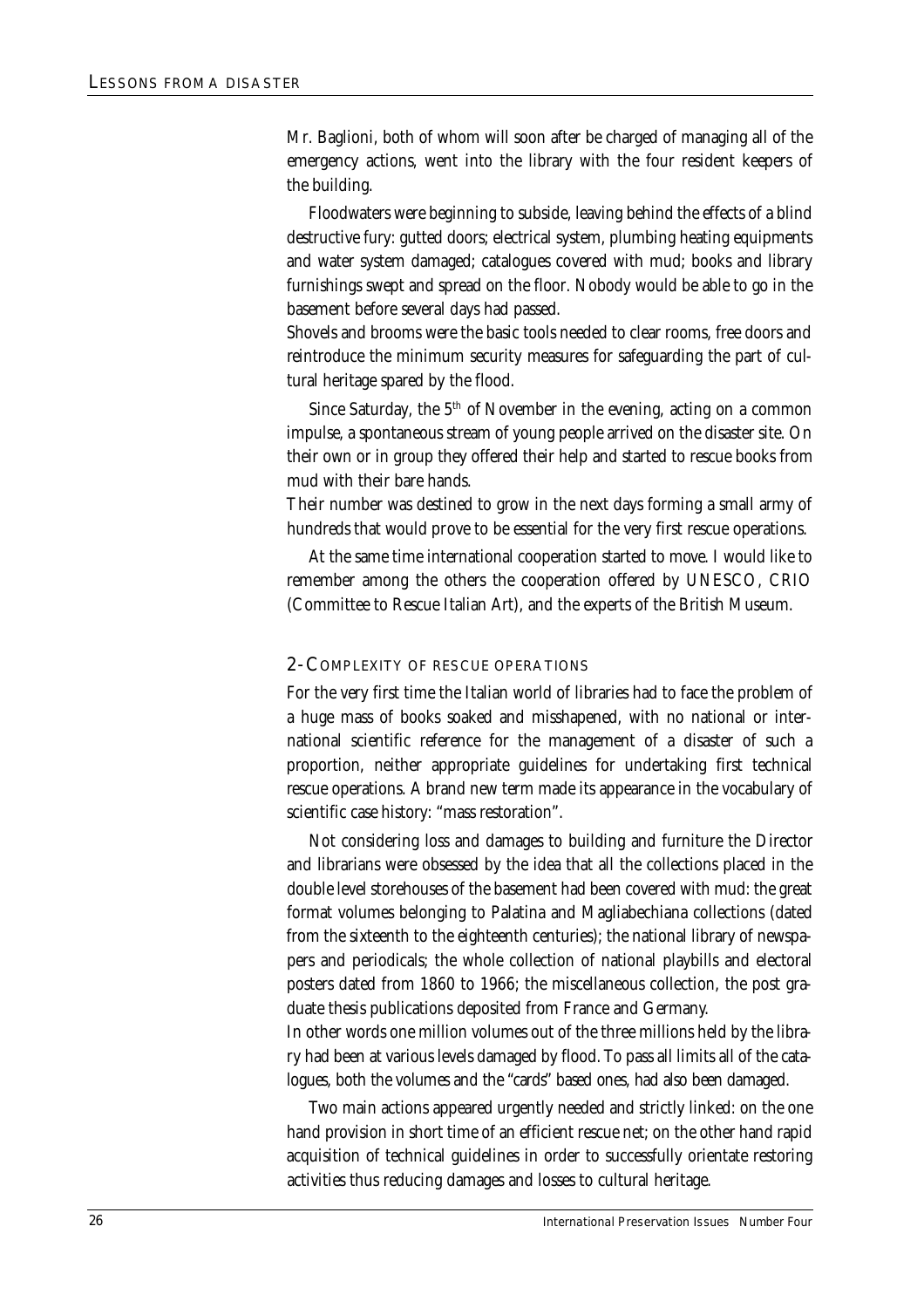Those demanding issues being solved, Director Casamassima threw himself "body and soul" in providing a modern rescue net: both rapidly forming and instructing the heterogeneous rescue teams made of firemen, soldiers and young volunteers, and getting over if necessary Italian bureaucracy rules, totally ignorant at the time of emergency problems.

Since November the 5th, 1966, within a period of six weeks, more than 3 000 tons of documents were dug out of the flooded storehouses of the library. This material by means of 530 journeys of various lorries, temporarily lent by people or public institutions, was hauled towards safe sites where it could be perfunctorily cleaned and then dried.

The other main concern of professionals involved was to choose the more suitable technical measures to be taken. In these frantic moments a number of inappropriate actions were taken: hundreds of the dust jackets (cover) of damaged great format volumes were removed in order to be cleaned and dried. The removal of the cover and plates have made impossible to refurbish these volumes.

Technical guidelines were also desperately sought in order to cope with demanding issues such as how avoiding and stopping the development of micro-organisms from the mould covering the damaged material. The initial pouring of sawdust and talcum powder on the folios of the damaged volumes, so as to accelerate the drying process, proved to be ill-timed and accelerated the loss of the treated documents.

Today, experts would have no doubts in recommending the freezing process as the best method to stop mould proliferation. Unfortunately at that time this method was neither indubitable, nor sufficiently supported by adequate technologies.

On that point the various cultural institutions were oriented towards different methods. While the Vieusseux Cabinet chose the cold process, consisting of drying the damaged material by the cold blast of fan, after having previously spread documents on strings tightened up at the Galluzzoís Chartehouse, the National Library of Florence chose the hot process considering it the quickest way of arresting mould proliferation. Damaged materials were dried in the kilns of the Richard Ginoriís factory or in the furnaces of the local Tobacco Manufacture. This technical solution produced further damage to treated documents such as deformations and consolidations which were extremely difficult and expensive to cope with afterwards.

At the end of November 1966 three restorers from the British Museum, among whom Roger Powell and Peter Waters, arrived in Florence to contribute successfully to the scientific coordination of the complex restoration process and to start the core of what would become our Laboratory of Restoration. Pending the organisation of the cleaning room, various damaged volumes were sent to Austria and to other Italian specialised laboratories to be recovered. The unsatisfactory result of this experience drove to its interruption.

As soon as possible two special rooms for cleaning and whipping up the treated books of the National Library of Florence were provided in Florence: one was located within the Heating power plant of the Italian Railways Public Company, and the other in the monumental building of Belvedere Fortress. In these sites hundreds of experts, volunteers, later replaced by specialised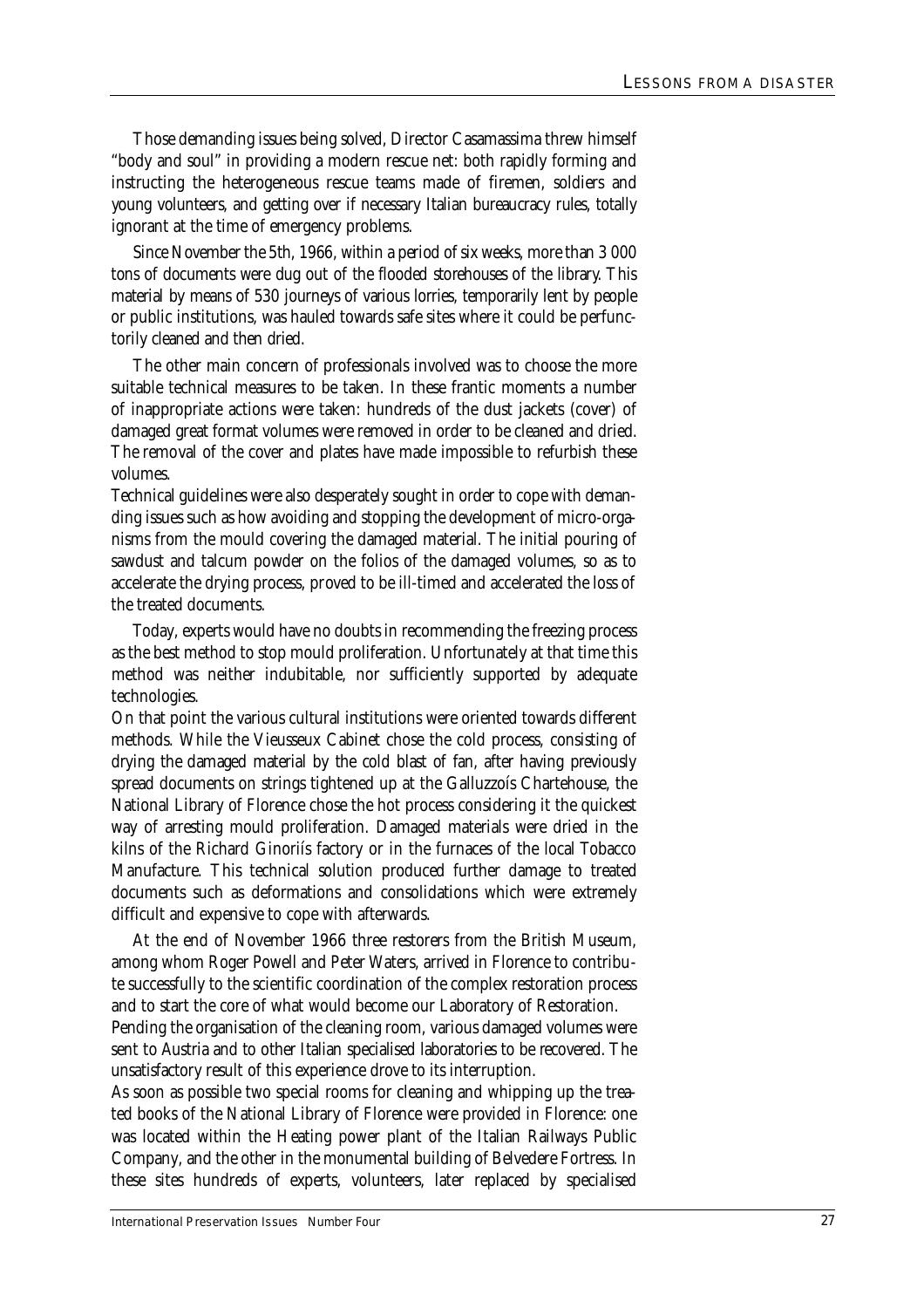personnel of the library engaged on purpose, carried out the entire phase of cleaning volumes and books in hot water swilling tanks.

Peter Waters, one of the three experts from the British Museum, described a complete process of twelve sequences needed for the standard treatment of damaged volumes.

- 01. Photographic documentation of the visible part of the document
- 2. Registration of the kind of damage suffered by the analysed documents by means of symbols taken from the table of possible pathology in the state of preservation of documents (OK-little amount of mud; R OK-clean No mud found; R-to dampen etc.)
- 03. First collating
- 04. Dry cleaning for the removal of mud
- 05. Pulling: removal of the cover in contemporary with their cataloguing, unstitching of the corresponding installments.
- 06. Preparation of the documents for the cleaning process: inter-foliation with filtering paper and colour fixing by means of liquid nylon
- 07. Cleaning process: immersion in hot water added with a saturated solution of Topane (2 idrosi-fenolo). If needed processes of whitening and deacification are applied to paper. Before and after the above said process a check of the level of pH is made.
- 08. Pressing procedures in order to eliminate an excess of liquid.
- 09. Drying process: bifoli, spread on mobile loom, then inserted in a special kiln generating hot airy blast, placed within the library site.
- 10. Final collating made by the staff of the library
- 11. Parcel wrapping and storage with Kraft paper treated with fungicide
- 12. Re-allocation, according to signature, of the packages of the cleaned volumes. These packages are placed in dedicated restoring storehouses. Re-unification of the damaged collection.

At the same time the xerographic reproduction of the signature card of funds belonging to Magliabechiana and Palatina collections has been carried out in order to provide the list of damaged or lost volumes (so called restoration catalogue). For the Magliabechiana collection an additional xerographic reproduction was made in order to provide users with an alphabetic catalogue. By January 1967 all the damaged books were disinfected within the vacuumsealed cold store place in the garden of the library.

#### 3-THE RESTORATION LABORATORY OFTHE NLF:

#### GLORIOUS TRADITION FACING FUTURE CHALLENGES

The Laboratory of Restoration of Florence was born as an answer to the demanding need of mass restoration. It has been conceived as an assembly line of the process previously made by an individual craftsman, and thus organised in various sections corresponding to the main phases of the restoration process.

- ◆ Stripping and collating
- Damp processes
- Paper recovering and hinging
- Stitching and binding
- Gilding of the title and signature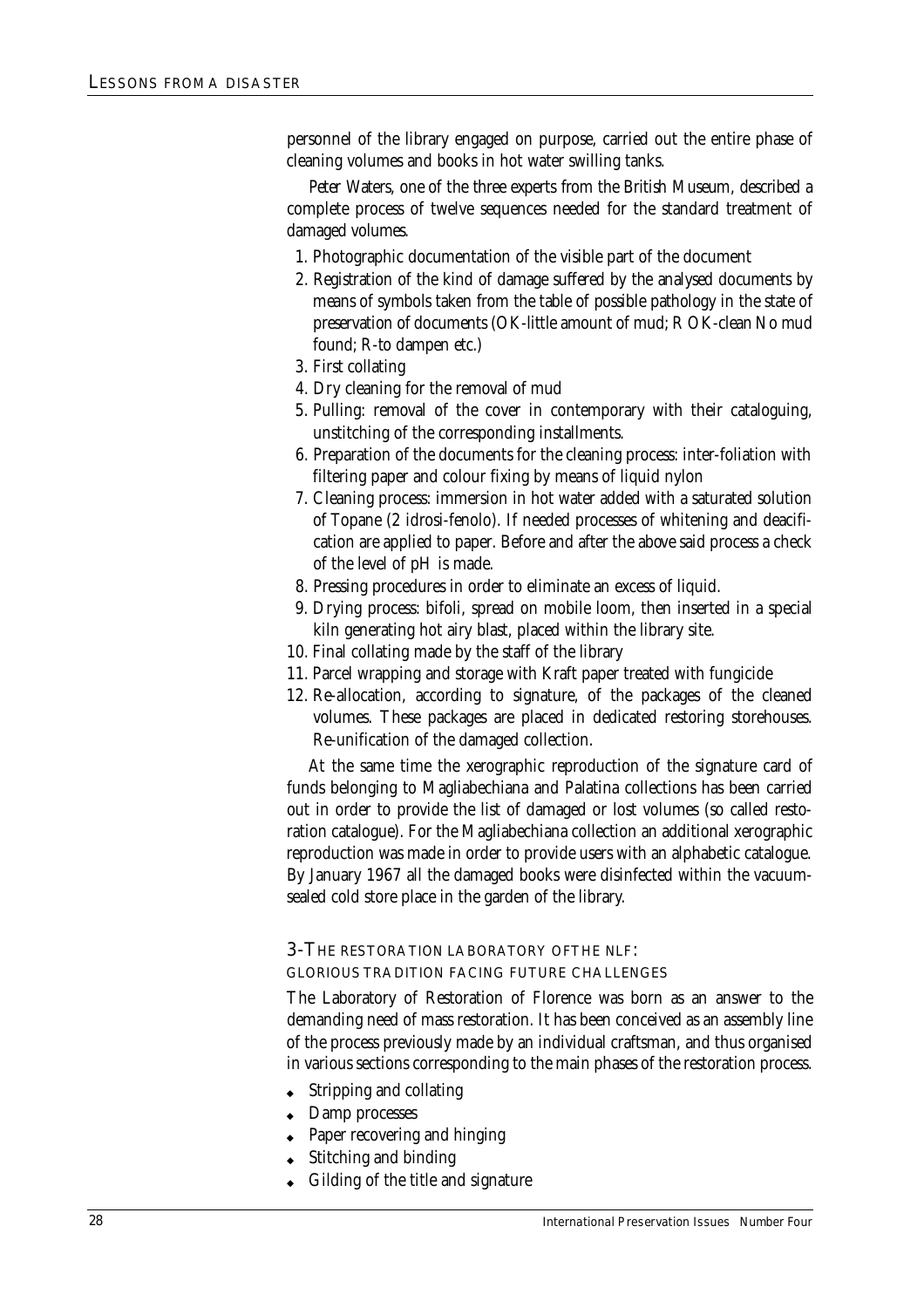Up to 1976 the staff working at the laboratory has been under the direction and administrative control of a private company and has consisted at maximum of 120 employees.

After 1976 the remaining staff has been enrolled as public employees.

In 1997 the laboratory moved to the ex-Monastery of Saint Ambrose. Its employees boast also at international level a renowned expertise in the field of preservation.

The cut in the public expenses for the laboratory's staff and the change in the restoration policy of the supervising Minister has transformed the role of the Laboratory: less direct activities in the field of preservation and more and more technical preparation and coordination of the tenders for restoration contract. The supervising Minister considers more convenient and quicker to let private companies, winners of the tender for restoration contract, to carry out the restoration of the librar y's collection damaged during the 1966 floods. Thanks to the Buglioni Project 19 000 flooded volumes have been provided by the end of 2001 with collating and compilation of restoration data cards.

The Laboratory hopes that this important preliminary activity of preparation for the successive phase of effective restoration may be useful to the launch of a massive tender for restoration contract.

At the moment a private company, winner of a tender for restoration contract, is ensuring within a period of two years the preservation of 1 200 ancient and flooded volumes.

| <b>Magliabechiana Collection</b> | <b>Palatina Collection</b> |
|----------------------------------|----------------------------|
| flodded volumes 59 428           | flodded volumes 10 090     |
| restored volumes 34 401          | restored volumes 5 654     |
| cleaned only volumes 14 024      | cleaned only volumes 3 098 |
| to be cleaned volumes 1 278      | to be cleaned volumes 454  |
| missing volumes 4 268            | missing volumes 372        |

**Damages and prospects of restoration**

#### 4-HOW ISTHE NLF PREPARING HERSELFTO FUTURE EMERGENCY?

A big organisational effort has been carried out in order to better enable the library to face possible critical situations.

- The chronicle lack of space for depositing the annual growth of deposited material forced the NLF to make a second time the mistake, underlined by my report on 1966 events, of exploiting the storehouse located in the basement, under the level of the Arno river. However in order to reduce damages only foreign documents have been placed in this area on the basis that in case of disaster their preservation would be ensured by respective foreign National Libraries. A part of the newspaper and periodical library is also placed in this area. This material is preserved under an altered atmosphere.
- In case of pre-alert by the local authority for a menacing increasing in the level of the Arno River a special convention signed among the NLF and some portage companies (Coop. LAT and CTS), would immediately ensure the transport of the volumes in danger to the nearby S. Croce's cloister,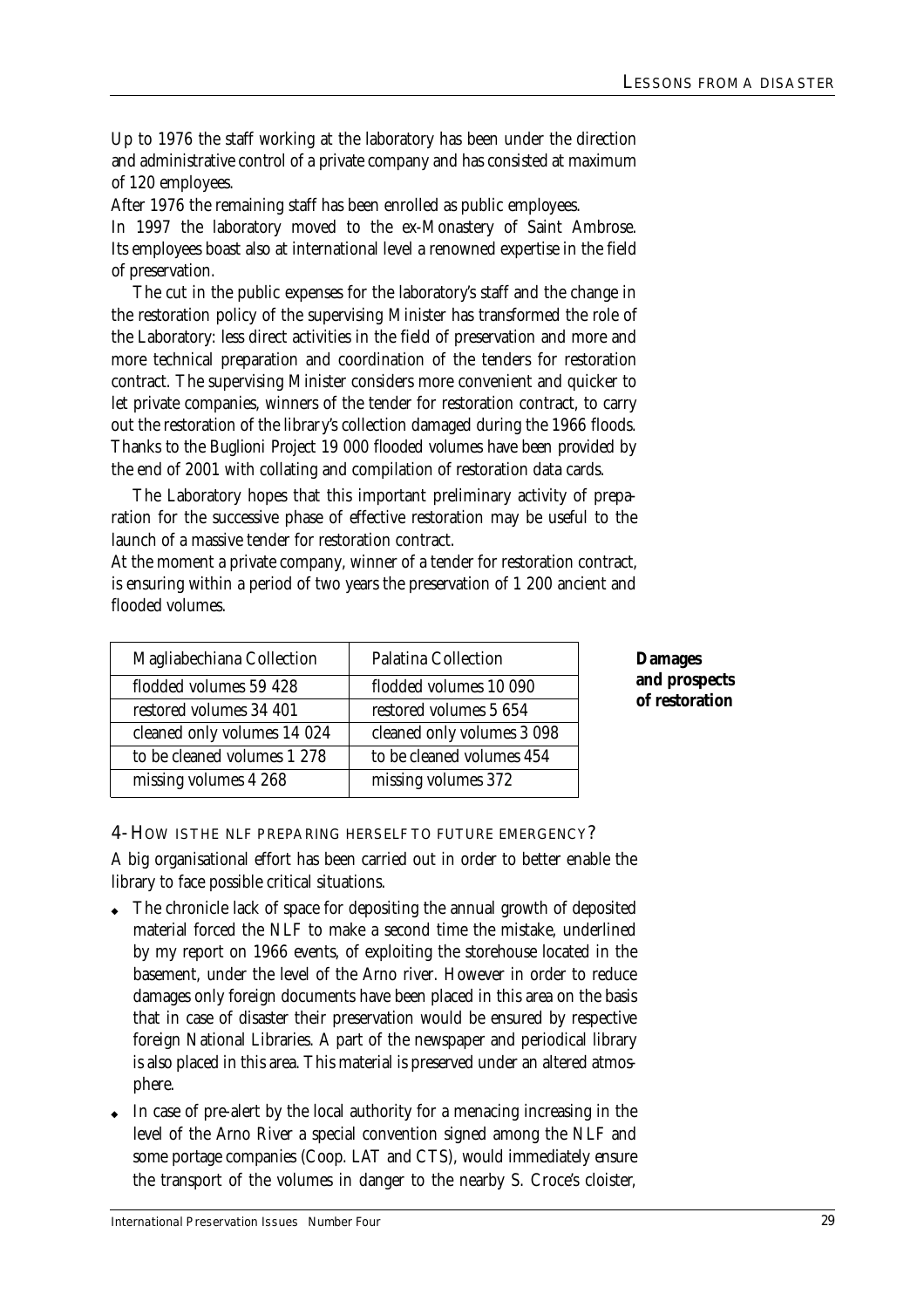according to a precise sequence of priority. General trials are held every two years.

• Since 1998 our Restoration Laboratory has been provided with a freezing and freeze-drying centre allowing to treat wet documents.Wet volumes are inserted into plastic envelopes, put into a temperature reducer, that quickly drives them to a temperature of – 40 Celsius degrees, in order to avoid the making of big crystals, that could distort volumes. Waiting for the next step in the restoration process the above treated volumes are placed into normal deep-freezers in order to be stored. These first preventive measures stop the development of micro-organisms, enabling experts to decide whether they defrost the volumes and make them pass through the normal restoration process, or breeze-drying them, using an other special machine held within the laboratory. This second method exploiting the sublimation process (the passage from ice to steam, getting over the phase of liquid state) enables the volumes to be pressed and reshaped without any damages.

#### FINAL REMARKS

I am conscious that libraries located in historical buildings, in an old city and in addition nearby potential threats as rivers, are fragile masterpieces always in danger, extremely expensive to be kept up to technological innovations and to security standard rules. That means that if satisfaction and evocative power are doubled, ruling one of these extraordinary witnesses of the past may sometimes multiply by four problems and risks.

In my opinion a plan of risk should provide:

- a priority plan mentioning the volumes to be saved first;
- evacuation routes for the transport of threatened materials;
- provision and place of equipment needed for rescue operations;
- training of a task force team within the staff of the library.

Last but not least, a plan of risk should also consider electronic data and the fragility of tools offered by technological innovation.

Technological innovation has enlarged library's tasks and potentialities of storage, but has not completely cancelled risks and fragility related to electronic data. In other words a digital storehouse or a bibliographic database may not be safe from potential disasters as well as a traditional collection.

Thus a disaster plan should include rescue procedures, replacement and restoration measures also for this kind of data.The bibliographic data of the NLF reckon upon a remote back-up system, provided by the application service company TELECOM. This system is able to ensure a back-up via Internet, the he adquarter responsible for it being located at minimum 300 kilometres far from the site of the database.

As to the digital storehouse of the NLF a complex system of back up is under consideration and we hope to provide it as soon as possible.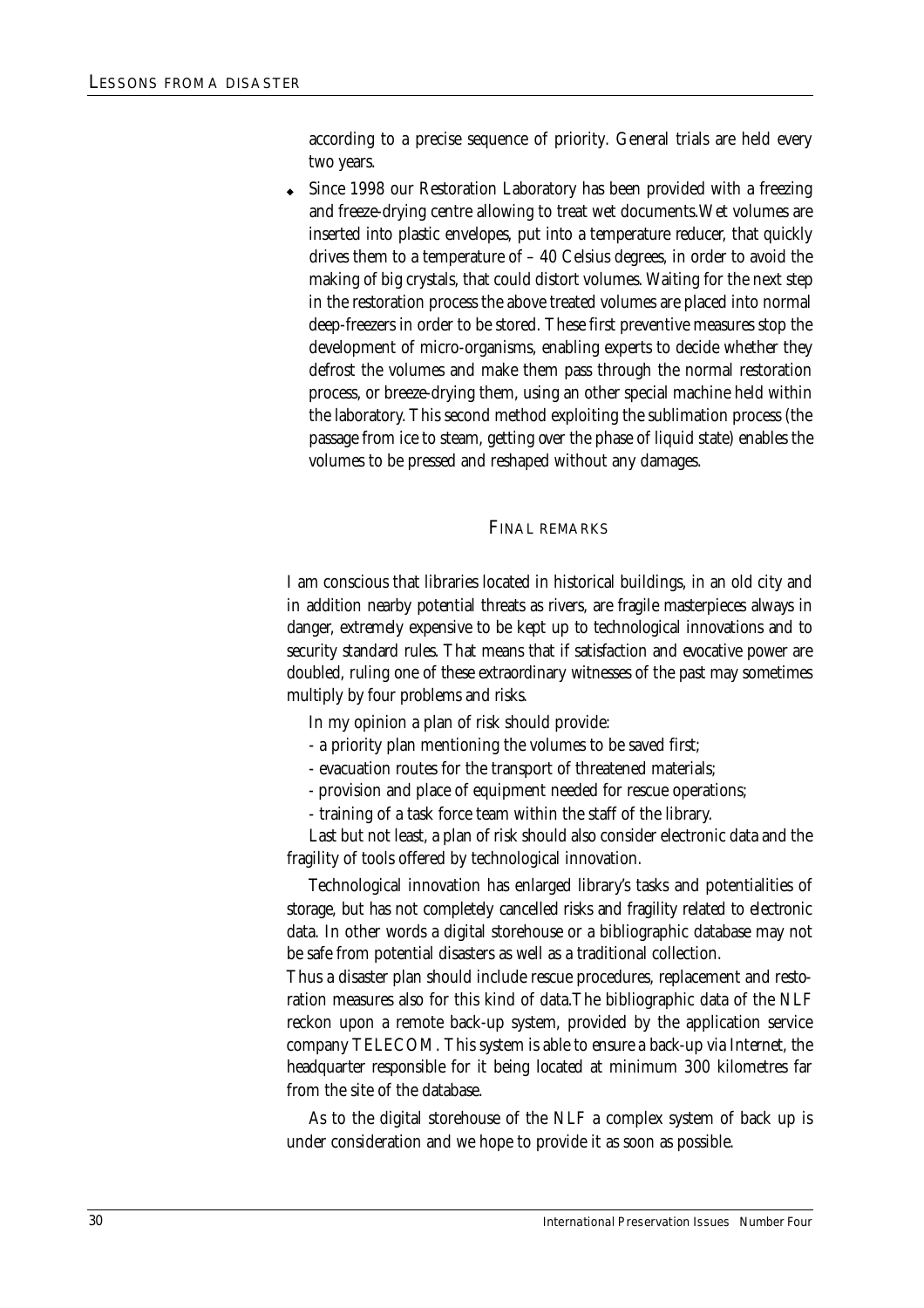*Antonia Ida Fontana has a degree from Genoa University. She is a Doctor of Classics and has a diploma of archivist-paleographer that she has obtained at the School of Archives connected with the National Archives of Genoa.*

*She joined the State Administrative Services on September the 1st, 1970, and was appointed by competitive examination on October the 1st, to manage State Public Libraries. From August 23rd 1991 to May 10th 1996 she had been the Director of the State Library of Trieste when she was appointed as the Director of the National Library of Florence. Today, she is also the Director of the Italian National Bibliography.*

*She has taught classification (theory and practice) at Udine University; she has also g i ven a range of different courses to librarians working in various establishments and institutions.* 

*She is a representative of the Ministry of cultural properties and activities in various national foundations and committees, among which the committee in charge of the Development of the Italian Digital Library.*

*She is also in charge of different projects led by the European Community. She is a member of various professional associations (AIB, CENL, CDNL, ECPA...), of the "Soroptimist International" and the "Rotary Club".*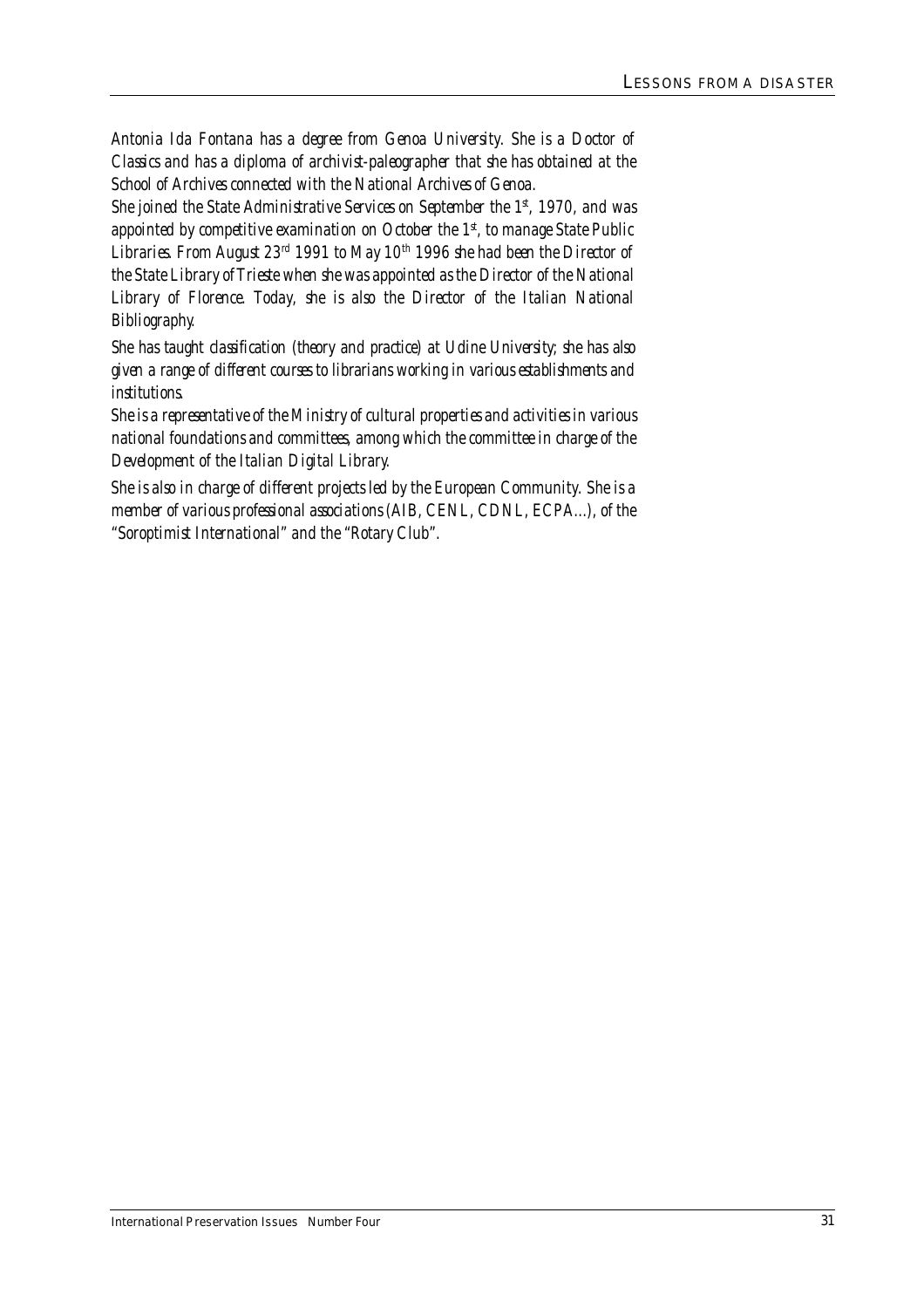# TRUST… AND TERROR New Demands for Crisis Information Dissemination and Management A Proposal to Expand the Role of U.S. Libraries in Crisis Information Dissemination and Management

*by Joan R. Challinor, Ph. D., Vice Chairperson (U.S. National Commission on Libraries and Information Science - NCLIS)*

#### IN A CRISIS, PEOPLE MUST HAVE INFORMATION

Whether related to a terrorrist event or a natural disaster, during and following a crisis people *must* have access to information.

In such times, a lack of information can be both dangerous and terrifying. At the same time, information overload and misinformation, whether accidental or deliberate, can become "weapons of mass disruption".

Crisis information is critical both at the time of crisis and in the hours, days and weeks that follow. The information must be available when and where it is needed, both during and after the immediate crisis. Some information needs to be available 24 hours a day, 7 days a week.

Crisis information must:

- ◆ come from authoritative sources:
- ◆ be usefully organized and independently verified;
- ◆ come from around the world in real time, yet be available in local communities;
- ◆ be sensitive to cultural concerns and available in peoples'own language;
- communicate a sense of order, control and continuity;
- ◆ foster understanding, a sense of community and hope;
- ◆ be given in context and distributed in multiple formats.

A new national crisis information infrastructure could potentially cost billions of dollars and take years to create. But, it does not need to. A significant investment has already been made.

#### PUBLIC LIBRARIES ARE A RESOURCE INTIMES OF CRISIS

The Nation's more than 16,000 Public Libraries already form an extensive network of resources that can be empowered to meet this need for crisis information. This resource is in place we need only to leverage it, engage it, and empower it.

After September 11<sup>th</sup>, libraries in New York City, in Arlington, Virginia, and in Somerset County, Pennsylvania, mounted heroic efforts to answer important questions. Similar responses occurred in many libraries around the

*In light of recent events, the United States must mobilize a comprehensive system for more effective crisis information dissemination and management.*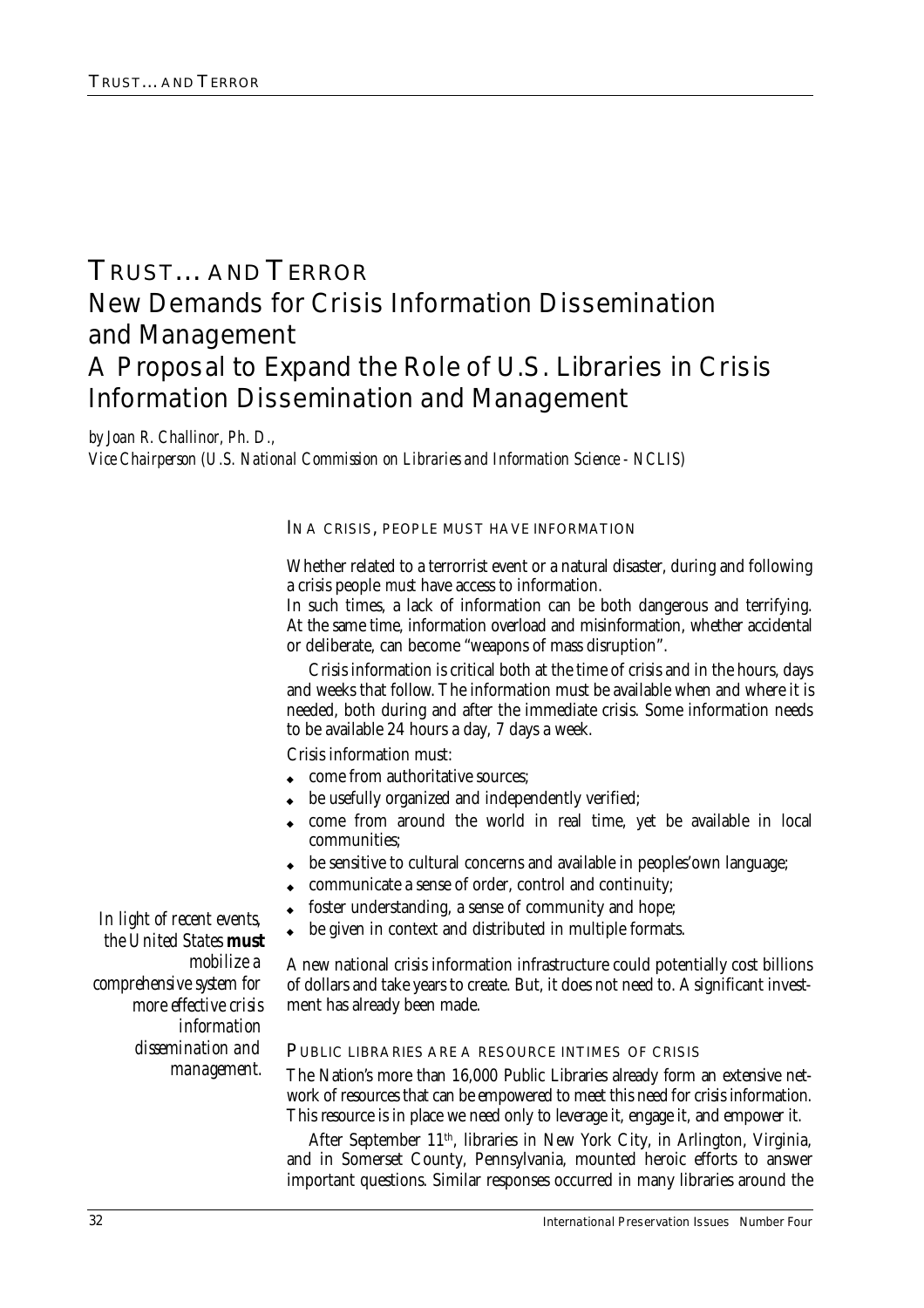country, *acting without coordination or direction*, because the U.S. network of public libraries is already a tremendous national resource for information dissemination and management, particularly in times of crisis. We need to expand and enhance this resource as an essential component of U.S. crisis information dissemination and management.

The U.S. library system is a network of information resources and knowledgeable, skilled individuals that exists both virtually and physically. If phone lines go down, if computers freeze up, most people can still drive or walk to a nearby library where they can get essential information.

Libraries and librarians can respond quickly and effectively by creating collections of resources and by building organized, accessible databases of information about the crisis and about relief efforts and agencies.

Public libraries are trusted and reliable sources for information. They are familiar, neutral, physical places where people can come together to learn and to talk about what has happened.

Public libraries know how to organize and verify information and have systems in place that keep large amounts of information easily and readily accessible. They provide Internet access and e-mail for those who need it.

Libraries have incredibly valuable human resources in their skilled librarians. They know how to assist others to focus their questions, and they are familiar with proven ways to verify the accuracy and validity of the information that is found.

Libraries are the acknowledged repository of information both present and past. They already have global reach and local presence. They are part of a vast system of libraries not only across the country but around the world.

Public libraries are places where people can meet and come to recognize themselves as a community. They communicate a sense of order, of being in control, of normalcy.

Public libraries have resources to help people deal with the aftermath of a crisis. Many psychologists believe the emotional toll of September 11th will last for months, if not years, as people cope with events that changed their worldview dramatically - and permanently.

Libraries are excellent at providing the context for crisis information. They routinely provide information in multiple formats: in person - from reference librarians to storytellers - through video and audio recordings, from the Internet, and of course, in print.

Public libraries serve people of different ethnic background and who speak many different languages. From the spontaneous conversations among teens around a library table to current event discussion forums and book talks, libraries know how to facilitate and encourage dialogue and intellectual exploration to foster understanding.

Public libraries foster hope. Libraries offer not only information but a sense of place and community. By assisting them to obtain knowledge of the past and present and gain insight into the future, libraries help people to move forward through times of despair and terror.

#### INCLUDING PUBLIC LIBRARIES IN CRISIS MANAGEMENT

Many people who need information are already seeking it at the library, so those who have crisis information to disseminate *must* include the library in their dissemination plans. Planning for emergency preparedness and homeland security at all levels - federal, state, and local - must include public libraries immediately.

*Public libraries have all the characteristics that contribute to effective crisis information dissemination and management.*

*Public libraries provide both immediate and longterm access to information resources. They can make information available where and when people need it, both during and after crises.*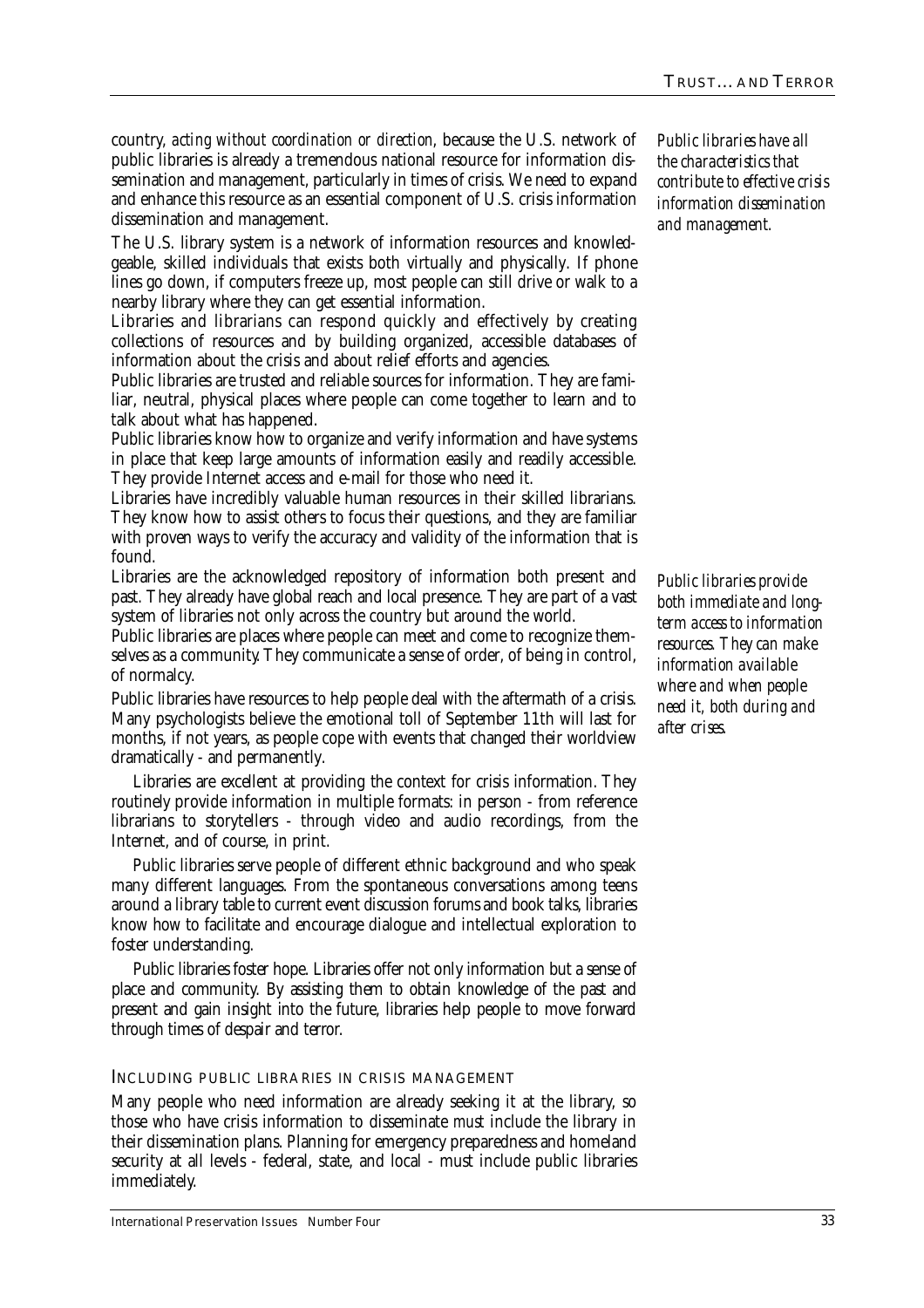Federal, state, and local government agencies must have systems in place - and use them - to distribute essential, up-to-date information to public libraries. This can be done in cooperation with the state libraries which can efficiently channel the information to appropriate libraries and library systems in each state.

The libraries and librarians, in turn, must be ready to disseminate the information to people when and where it is needed.

Funding must be allocated from federal, state and local emergency sources so that libraries can remain open for extended hours during crises - even 24 hours a day, 7 days a week, when necessary.

Print and broadcast media must be required to produce and run public service announcements that direct people to libraries for crisis information.

In the future, a nationwide phone number should be established for crisis information to relieve the burden on the "911" phone number. While we have a highly sophisticated system for emergency response, it is often overwhelmed with non-emergency calls. We need an expanded system for crisis information dissemination and management that specifically addresses the public need for information.

The National Commission on Libraries and Information Science will join with others in the government and the library community to make this happen. The Commission believes that the cooperative efforts of government agencies and libraries can make an enormous difference in the strength and competency of the United States, and indeed in all of us as individuals, to meet the challenges ahead.

The National Commission on Libraries and Information science (NCLIS) is a permanent, independent agency of the Federal government, established in 1970 with the enactment of Public Law 91-345.

The Commission is charged with:

- advising the President and the Congress on the implementation of policy;
- conducting studies, sur veys, and analyses of the library and informational needs of the nation;
- ◆ appraising the adequacies and deficiencies of current library and information resources and services; and

• developing overall plans for meeting national library and informational needs.

The Commission also advises Federal, state, and local governments, and other public and private organizations, regarding library and information sciences, including consultations on relevant treaties, international agreements and implementing legislation, and it promotes research and development activities which will extend and improve the nation's library and information handling capability as essential links in the national and international networks.

*that the United States needs more effective crisis information dissemination and management. It is also clear that we have a vital, comprehensive system of libraries in the United States that can meet the information needs of the public during, and after, an emergency or disaster.*

*It is clear*